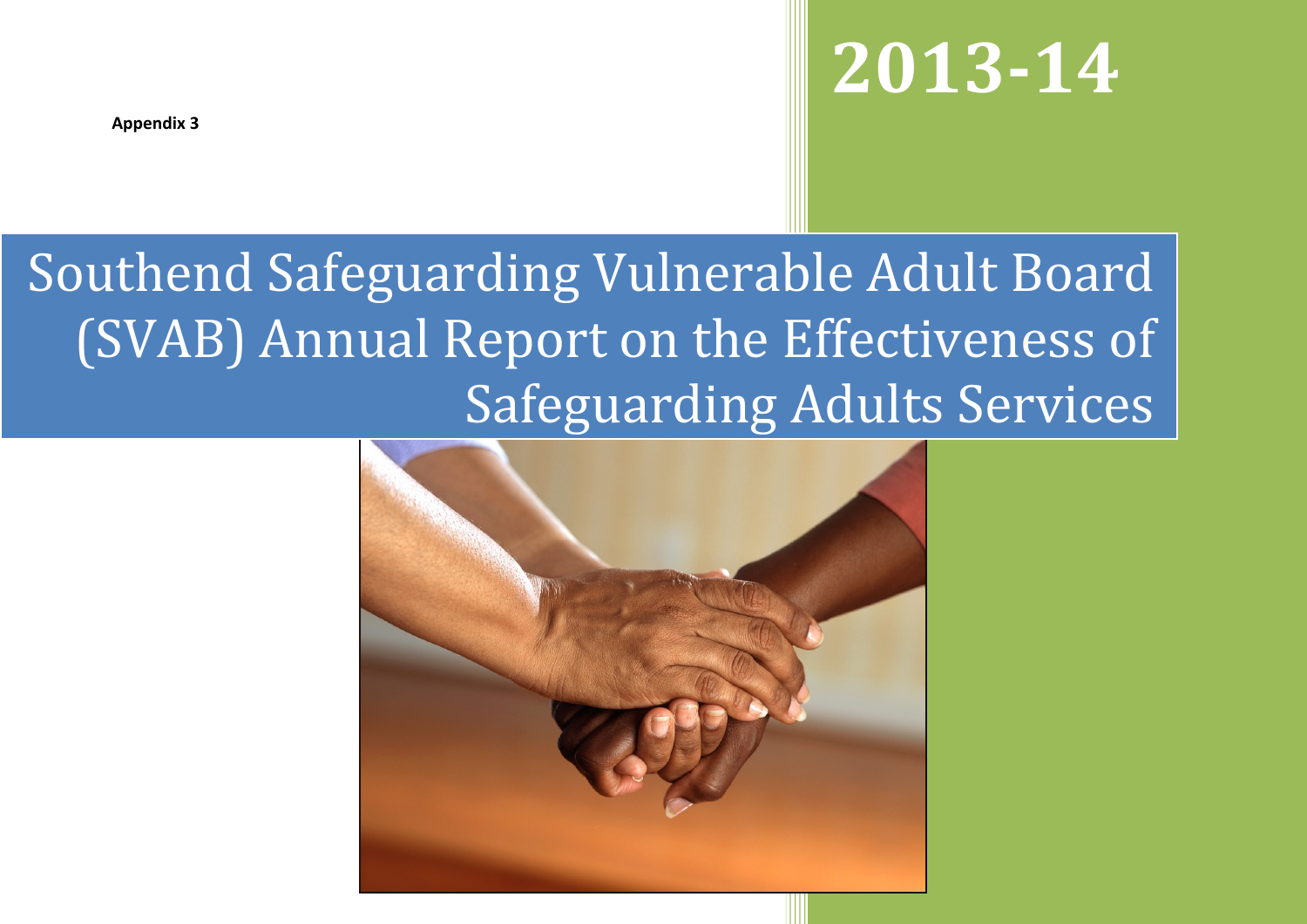# **CONTENTS**

| <b>SECTION 1</b> | <b>SUMMARY</b>                               | 4  |
|------------------|----------------------------------------------|----|
| <b>SECTION 2</b> | <b>CONTEXT</b>                               | 6  |
| <b>SECTION 3</b> | <b>GOVERNANCE AND ACCOUNTABILITY</b>         | 8  |
| <b>SECTION 4</b> | SUMMARY OF ACTIVITY AND OUTCOMES IN 2013/14  | 12 |
| <b>SECTION 5</b> | <b>PARTNER AGENCY SAFEGUARING STATEMENTS</b> | 29 |
| <b>SECTION 6</b> | <b>FINANCIAL REPORT 2013-14</b>              | 36 |
| <b>SECTION 7</b> | <b>ATTENDANCE REPORT</b>                     | 37 |

## **Endorsed by: Date:** Southend-on-Sea Safeguarding Adults Board Southend-on-Sea Health and Wellbeing Board Southend-on-Sea Borough Council Cabinet Essex Police and Crime Commissioner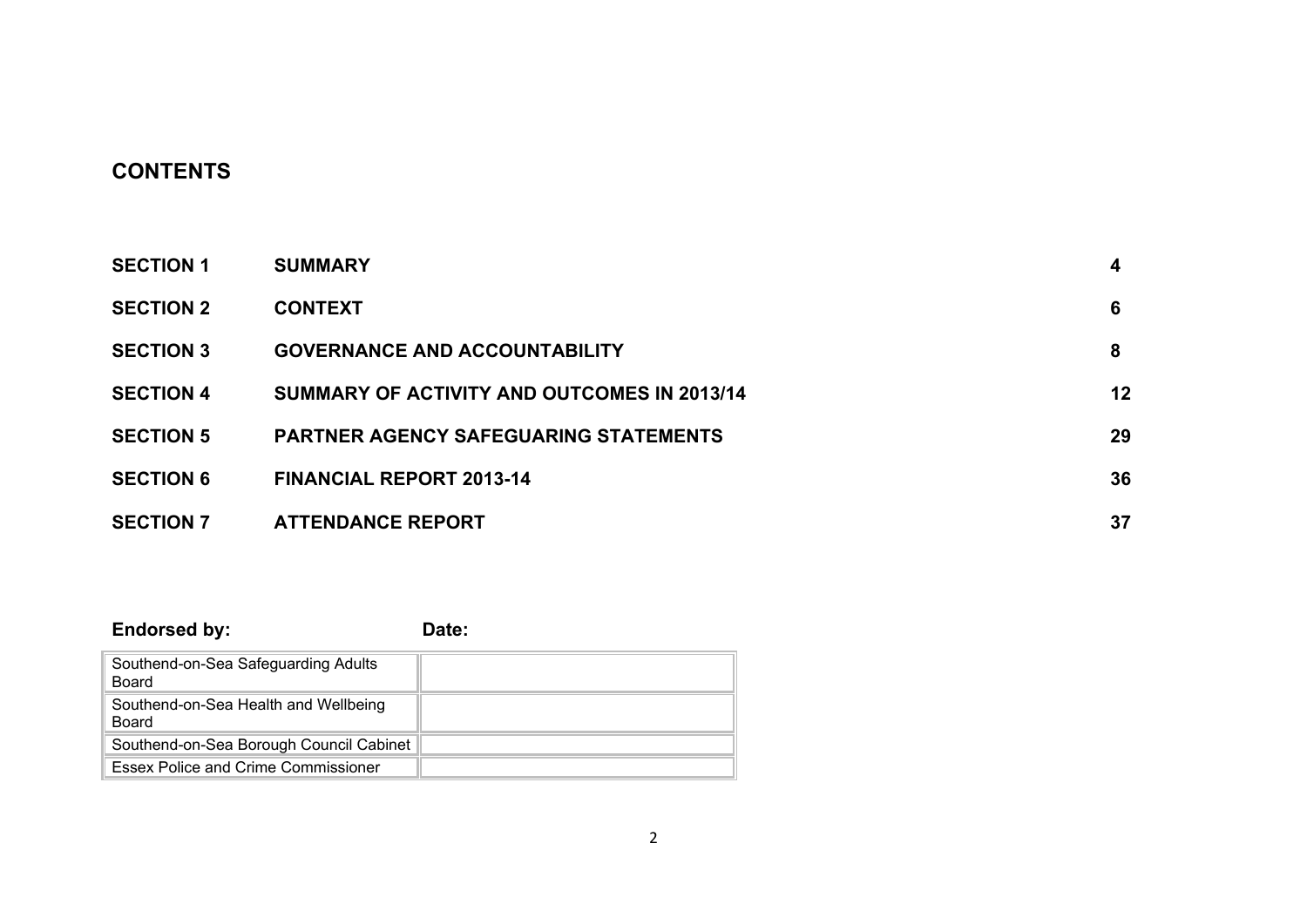# **FOREWORDS**

#### **Independent Chair – Chris Doorly**

I am very pleased to introduce this Annual Report which harmonises the annual reporting cycle with that of the Children's Safeguarding Board, and is designed to influence the commissioning cycle for Southend Borough Council as well as its partners. The Safeguarding Vulnerable Adults Board (SVAB) has developed significantly this year, with the benefit of co-ordinated support to the SVAB from the combined business support unit, which also manages the work of the Children's Board, and the increasing "buy in" from partners, as we approach the date by which Adult Safeguarding becomes statutory.

From April 2015 the SVAB will need to step up to the requirements of the Care Act, and work is currently underway to achieve this. In addition, the need to ensure that all sectors of the community are aware of how to access safeguarding services, and the need for all professionals to understand their respective roles in this task, are central concerns and challenges.

I would like to thank all those who have contributed to the Board this year, including both Board members, and individual and partners who have chaired sub groups and contributed so much energy. I look forward to working with the Southend Partnership in the coming year in fully implementing the Care Act and in ensuring that Vulnerable Adults in Southend build on the good foundation achieved so far, and increasingly receive effective and person centred services which truly meet the outcomes which they are seeking.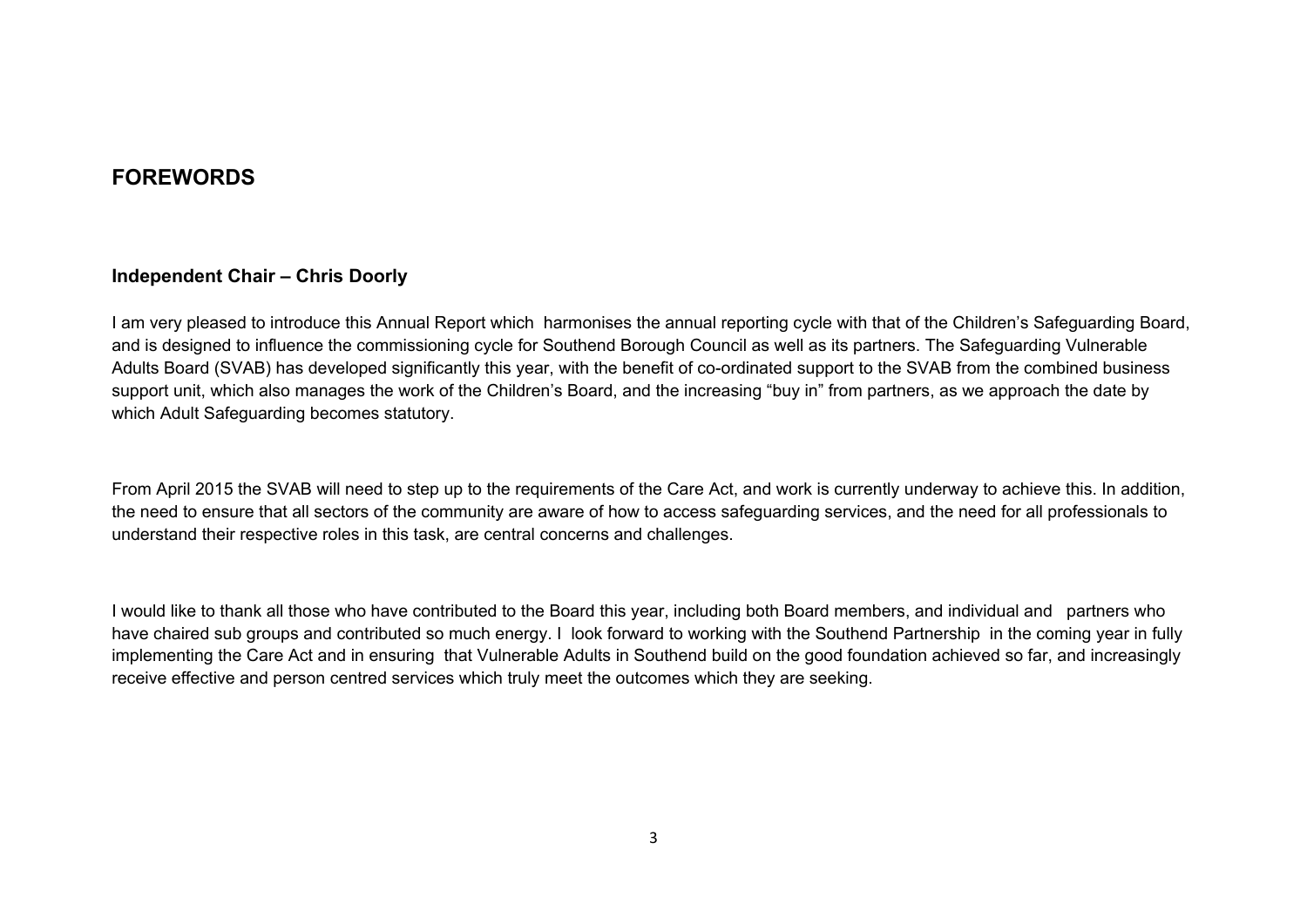# **SECTION 1 - SUMMARY**

Safeguarding means protecting an adult's right to live in safety, free from abuse and neglect. It is about people and organisations working together to prevent and stop both the risks and experience of abuse or neglect, while at the same time making sure that the adult's wellbeing is promoted including, where appropriate, having regard to their views, wishes, feelings and beliefs in deciding on any action. The main objective of a Safeguarding Vulnerable Adults Board is to assure itself that local safeguarding arrangements and partners act to help and protect adults in its area who

- have needs for care and support, and;
- are experiencing, or at risk of, abuse or neglect; and
- as a result of those care and support needs are unable to protect themselves from either the risk of, or the experience of abuse or neglect.
	- (Care Act 2014)

The Safeguarding Vulnerable Adults Board (SVAB) and its partners are well placed to ensure compliance from April 2015 with the requirements of the Care Act 2014. The SVAB's Learning and Improvement Framework has been developed, and its continued implementation over the coming year will allow the Board to be increasingly effective in its monitoring of the effectiveness of safeguarding services and evidencing of their impact. This interim annual report has been produced in advance of the requirements of the Care Act 2014 and illustrates the progress made by the Board and its partners to ensure vulnerable adults are safeguarded effectively in Southend. The Board will improve the analysis of information within its learning and improvement framework over the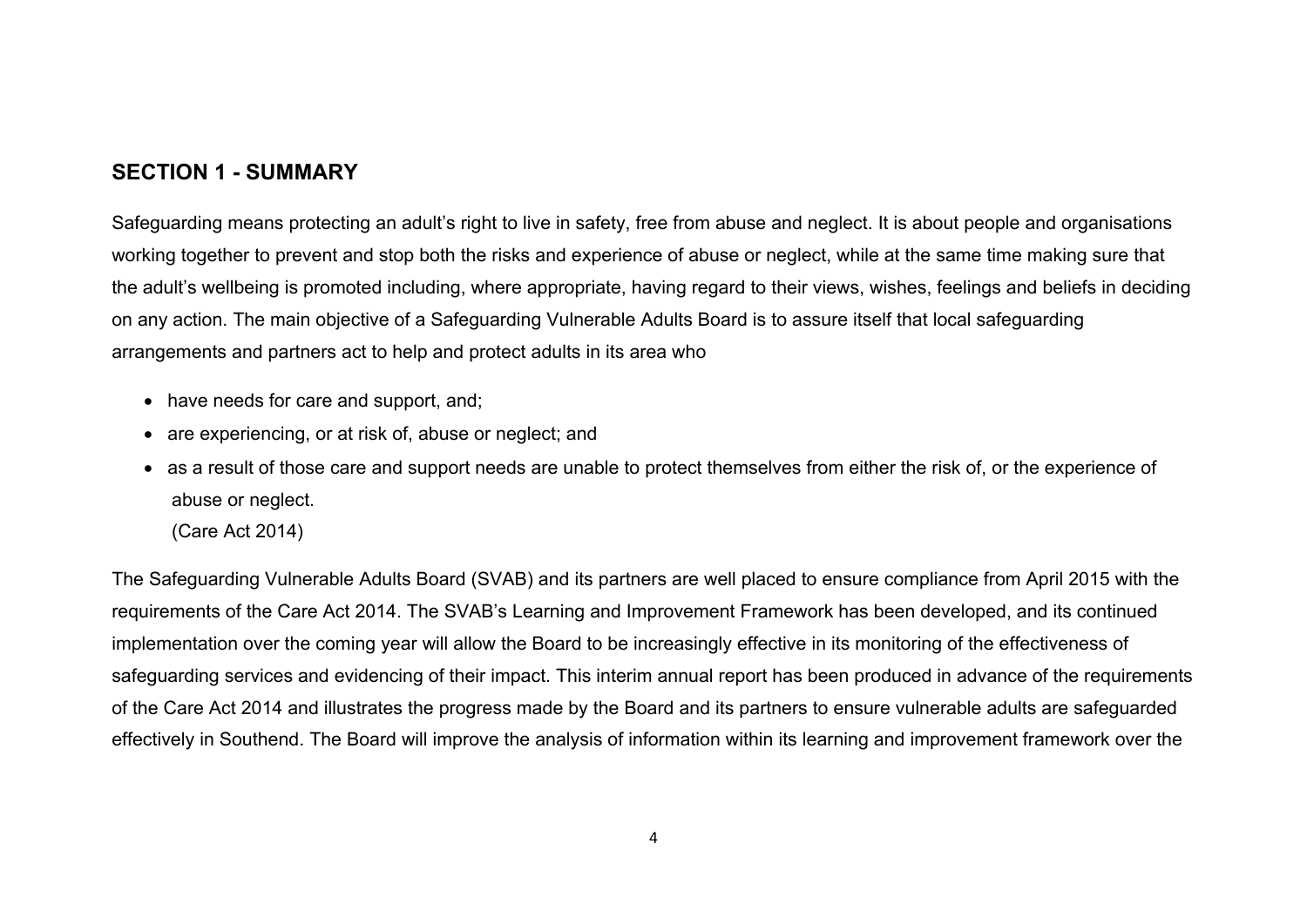coming year to provide a robust assurance of the effectiveness of safeguarding vulnerable adults services, and identify areas for development of those services in its first full annual report in December 2015.

## **Achievements**

- Publication of SET Safeguarding Adults Policy April 2014 currently being reviewed to reflect Care Act 2014 requirements
- Participation in the Making Safeguarding Personal Initiative
- Review and development of the Boards governance and structures
- The Board's position review and development plan in response to the Care Act 2014
- Partnership response to safeguarding adults with Hoarding behaviours

## **Areas of Challenge/Development**

- The impact of domestic abuse on vulnerable adults
- Enabling vulnerable adults to feed back about their experiences of safeguarding services to inform service development
- Oversight of the implementation of the Mental Capacity Act and Deprivation of Liberty Standards
- Oversight of the proposed development of a Multi Agency Safeguarding Hub (MASH)
- Embedding the Family Focus Protocol
- Oversight of the implementation of the Care Act 2014
- Development of awareness and action to prevent exploitation, human trafficking, modern slavery and female genital mutilation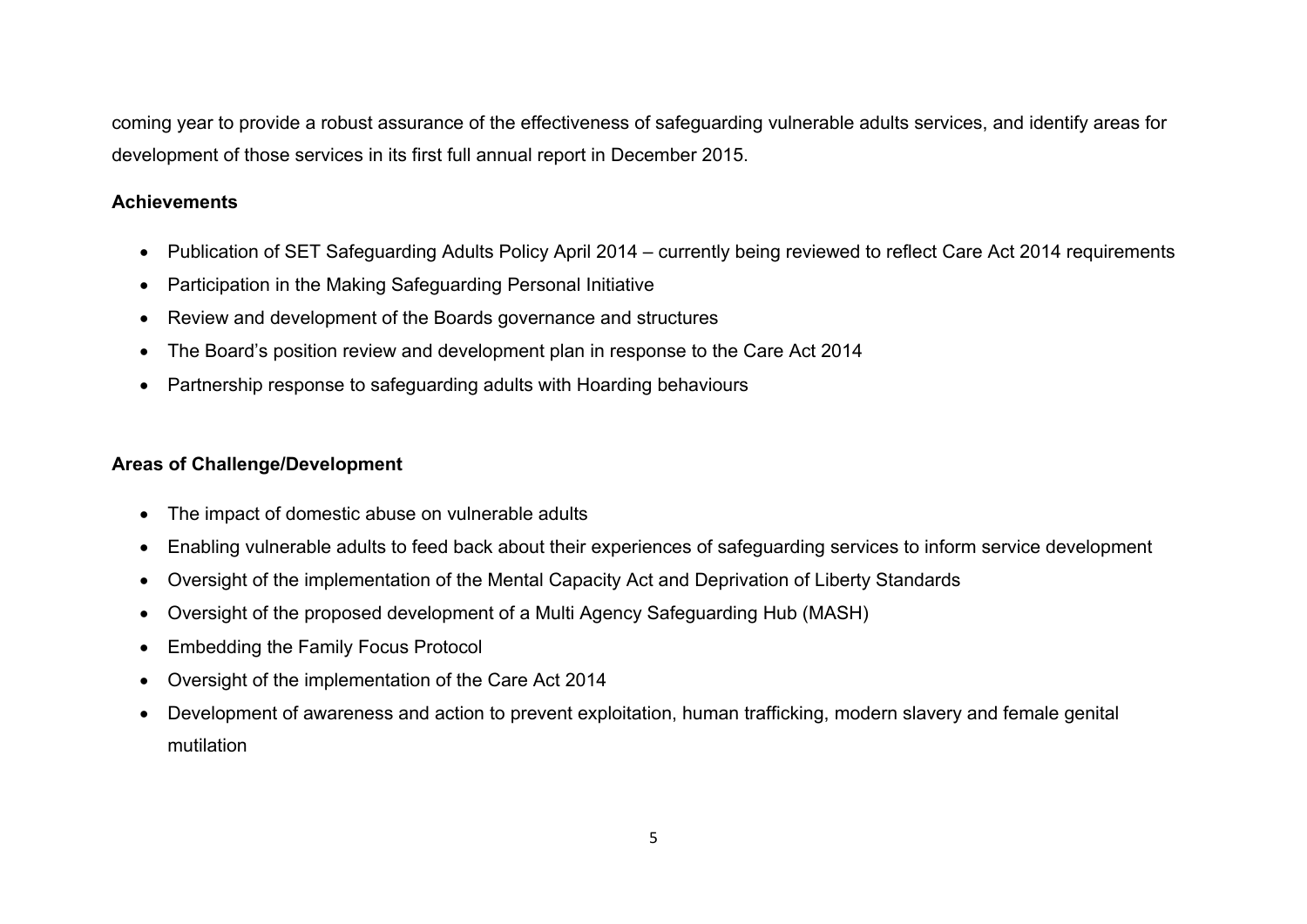# **SECTION 2 - CONTEXT**

Southend has a population of 175,284 (ONS mid-year population estimate September 2012), with an estimated 30,800 people aged 65+. Southend has some areas of high deprivation. 50,000 residents in Southend live within the 30% most deprived areas in the country (ONS data).

14% of people over 65yrs (2012/13 rolling year) received a service, including residential care, from the Local Authority. Of these, 11% were referred to Adult Safeguarding in the same period. These are adults in need of care and support who may be at risk of abuse or neglect, due to the actions (or lack of action), of another person. In these cases it is critical that local services work together to identify people at risk, and put in place interventions to help prevent abuse or neglect and to protect people.

## The Care Act 2014

The Care Act 2014 is a landmark piece of legislation that places care and support law into a single, clear, modern statute for the first time. It aims to:

 $\Box$  Promote people's wellbeing

 $\Box$  Enable people to prevent and postpone the need for care and support

 $\Box$  Put people in control of their lives so they can pursue opportunities to realise their potential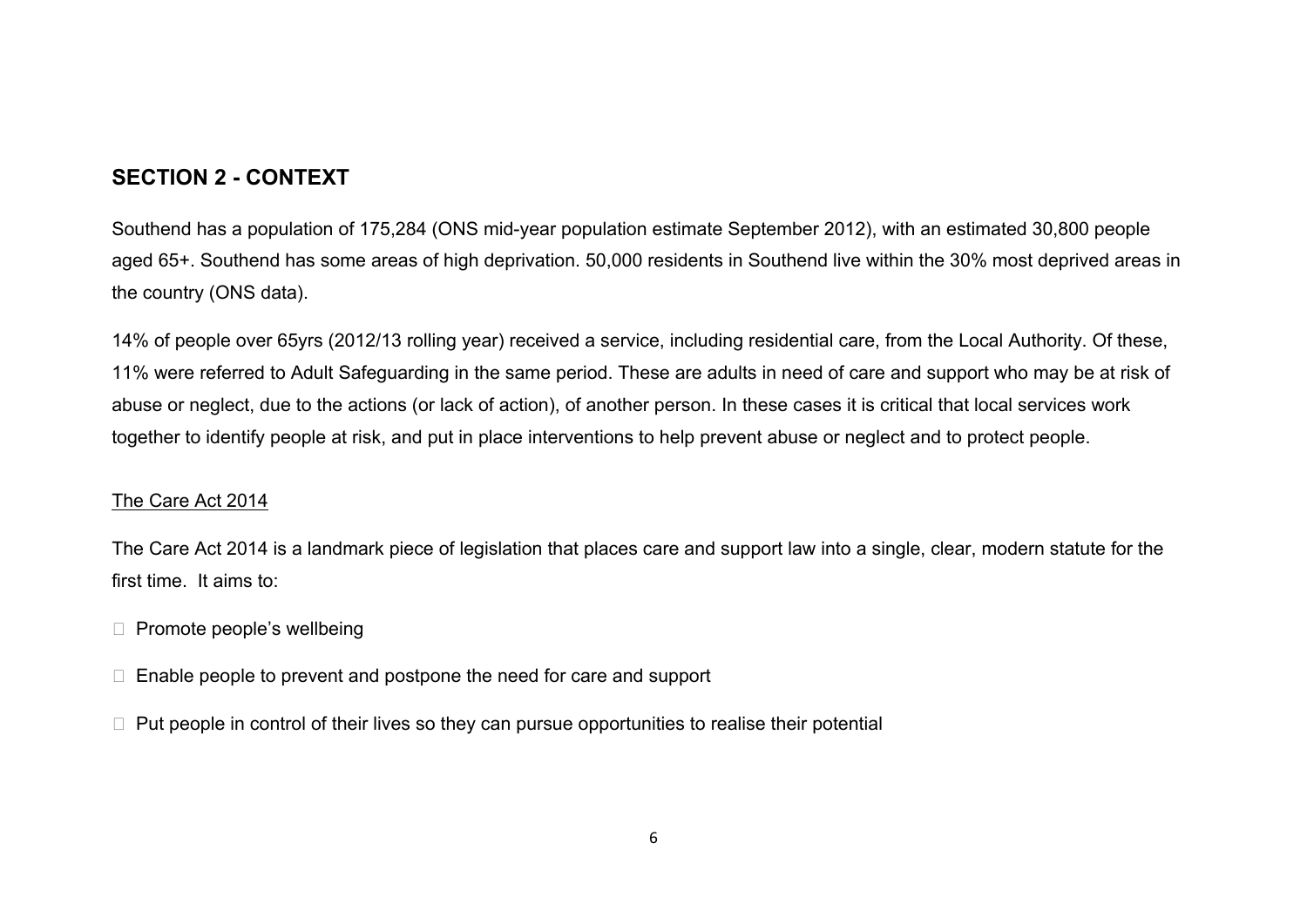The Act introduces the first statutory framework for protecting adults from abuse and neglect and includes:

□ A new duty for a local authority to carry out enquiries (or cause others to) where it suspects an adult is at risk of abuse or neglect

□ A requirement for all areas to establish a Safeguarding Adults Board (SAB) to bring together Local Authority, NHS and the police to coordinate activity to protect adults from abuse and neglect

 $\Box$  A requirement for safeguarding adults boards to carry out serious case reviews into cases where someone who is experiencing abuse or neglect dies or is seriously injured or there is concern about how authorities acted, to ensure lessons are learned

□ Safeguarding Adults Boards can require information sharing from other partners to support reviews or other functions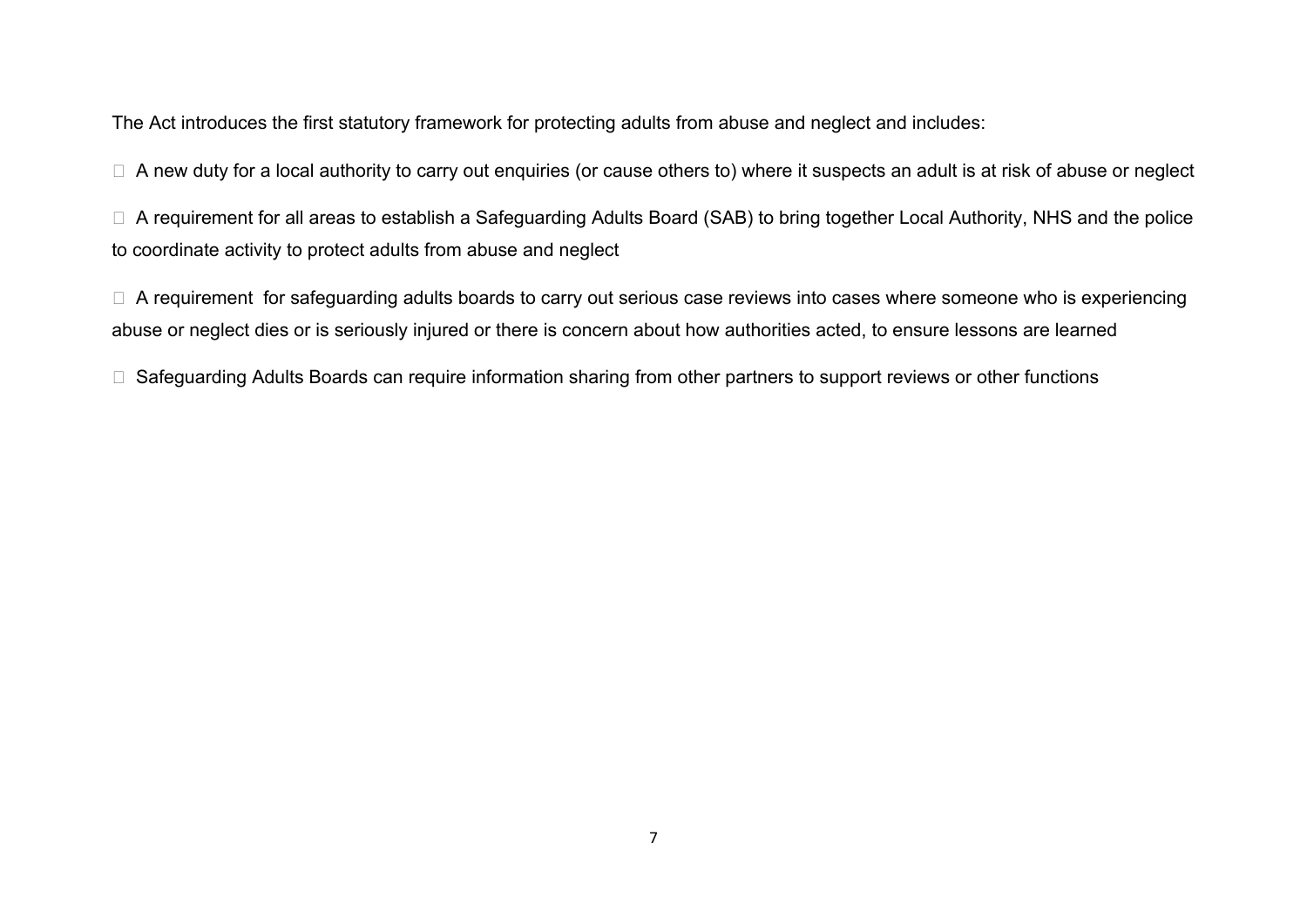# **SECTION 3 - GOVERNANCE AND ACCOUNTABILITY**

The work of the **Southend-on-Sea Safeguarding Vulnerable Adults Board (SVAB)** supports adults who are defined as 'vulnerable'.

The SVAB has ensured that partner agency policies, strategies and corporate plans reflect local and national safeguarding vulnerable adults' priorities.

The SVAB is made up of a wide range of public sector organisations both from the statutory and voluntary sectors. The purpose of the Board is to ensure that organisations from around the Borough work together in partnership to help reduce the risks of abuse and prevent adults being subject to abuse. The Board undertook a governance review in late 2013, re-establishing an Executive Group and a number of sub groups, some of which are integrated with those of the LSCB.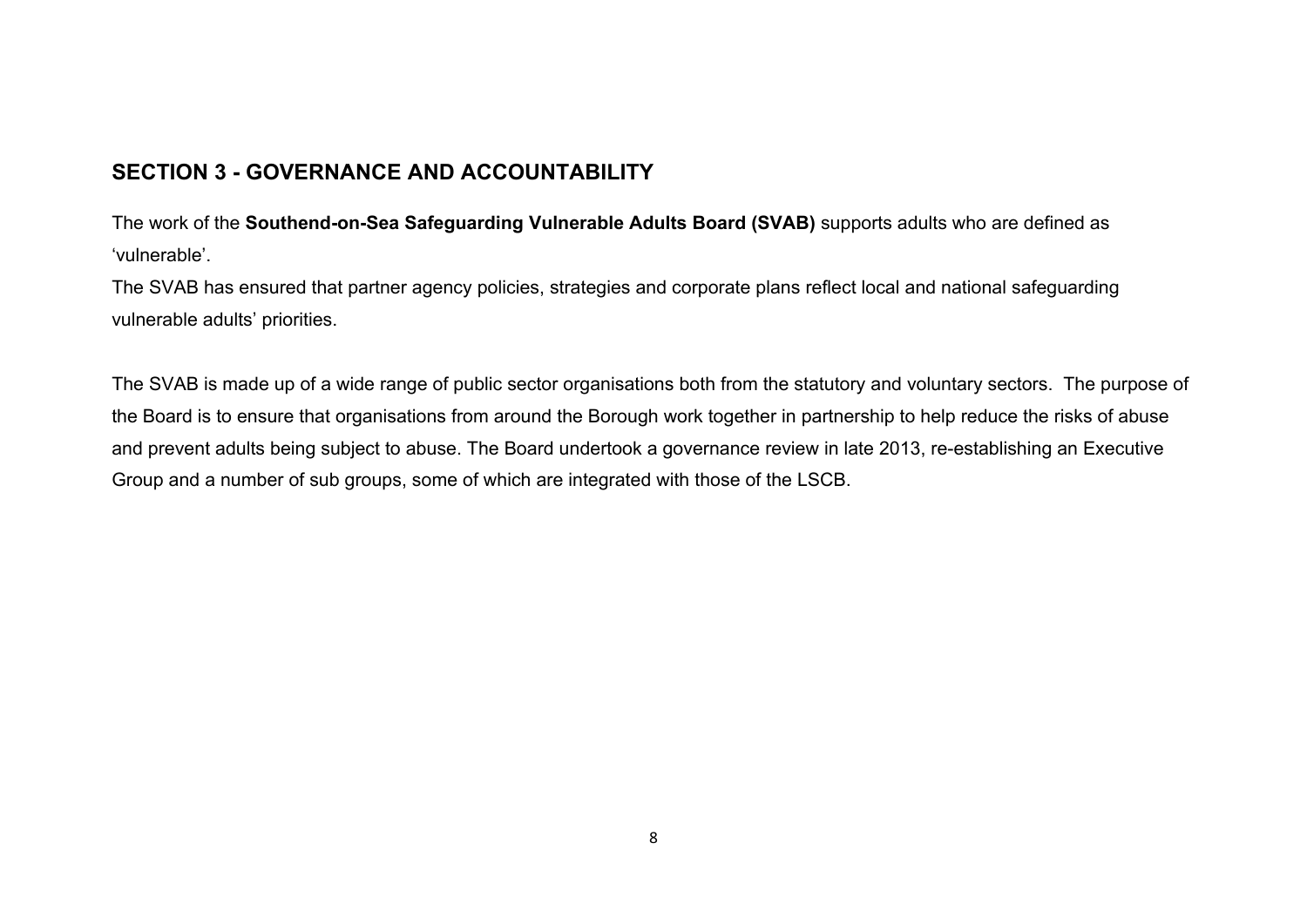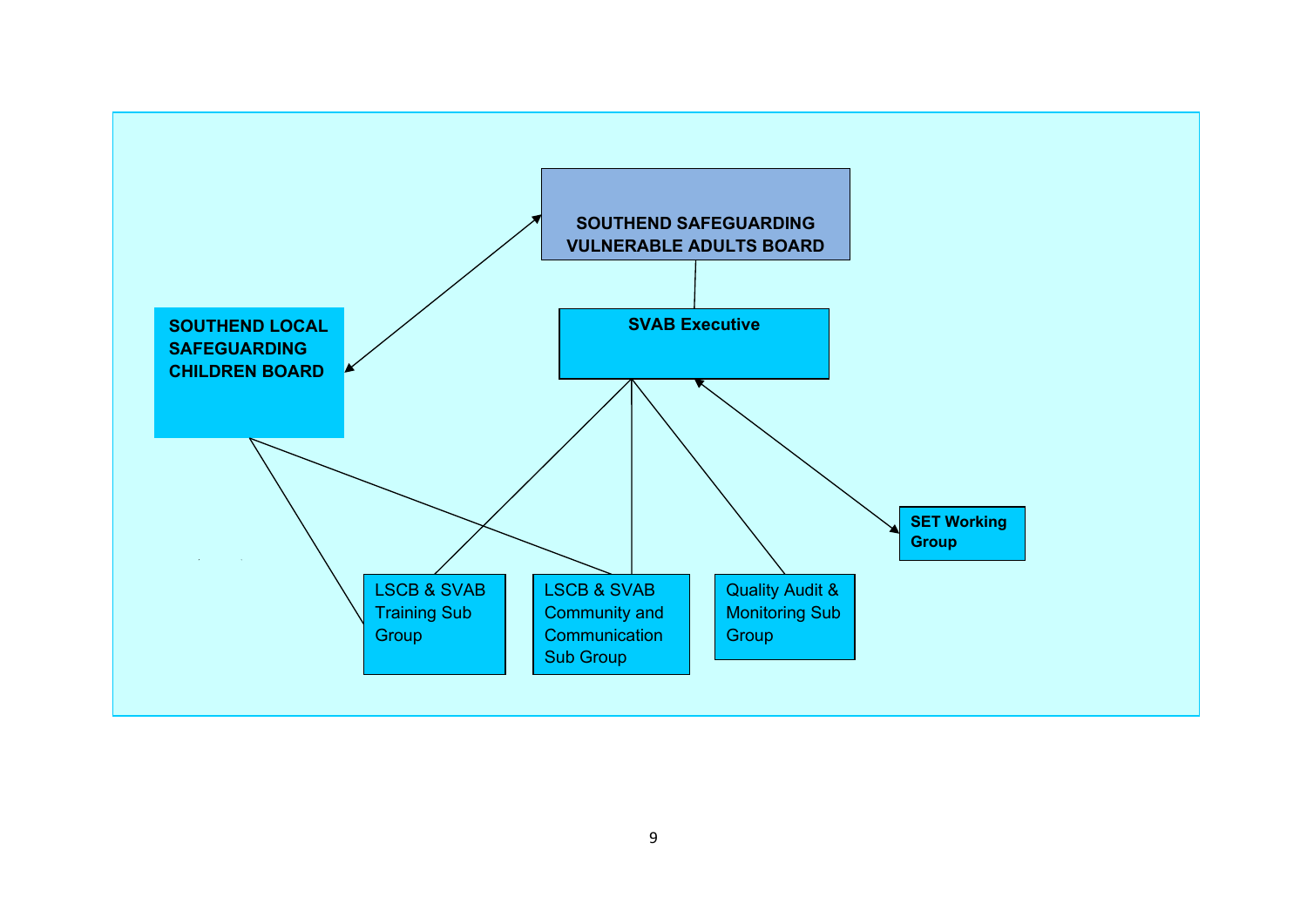Members of the SVAB commit to supporting vulnerable adults to enjoy a full life, free from abuse. All adults in Southend should be able to make informed choices without fear or intimidation.

The SVAB also leads work in the community aimed at raising awareness about abuse, preventing abuse and supporting those who have been harmed by abuse.

Each partner agency commits, at Chief Executive level, to support the work of the SVAB by identifying suitable representatives to the Board and its sub groups who are able to do the work of the SVAB, and by contributing financial and other resources.

In 2013/14 a number of key partner agencies have undergone some degree of restructuring. The SVAB has ensured that new and restructured partner agencies have remained committed to supporting the safeguarding of vulnerable adults.

The Care Act 2014 has legislated for Safeguarding Vulnerable Adults Boards to become statutory bodies from April 2015. Southend SVAB is well placed for the implementation of this legislation, having had a Board in place since 2002, and a business support team since 2013.The Care Act requires SVABs to publish a 'Strategic Plan' or Business Plan every financial year, detailing its priorities and how these will be achieved. The Care Act also requires SVABs to publish an Annual Report each year providing an assessment of the effectiveness of safeguarding vulnerable adults in Southend; progress on the implementation of the SVAB's Strategic Plan; and progress on the identification and implementation of learning from serious, and other, case reviews.

An Annual Report has been produced for the Board for the period 2013/14 and a Strategic Plan for the period 2014 to 2017 has been agreed. The SVAB has agreed to move its reporting year to October to September, in line with that of the Local Safeguarding Children Board (LSCB), in order that the Annual Report can inform the business planning of strategic bodies and agency partners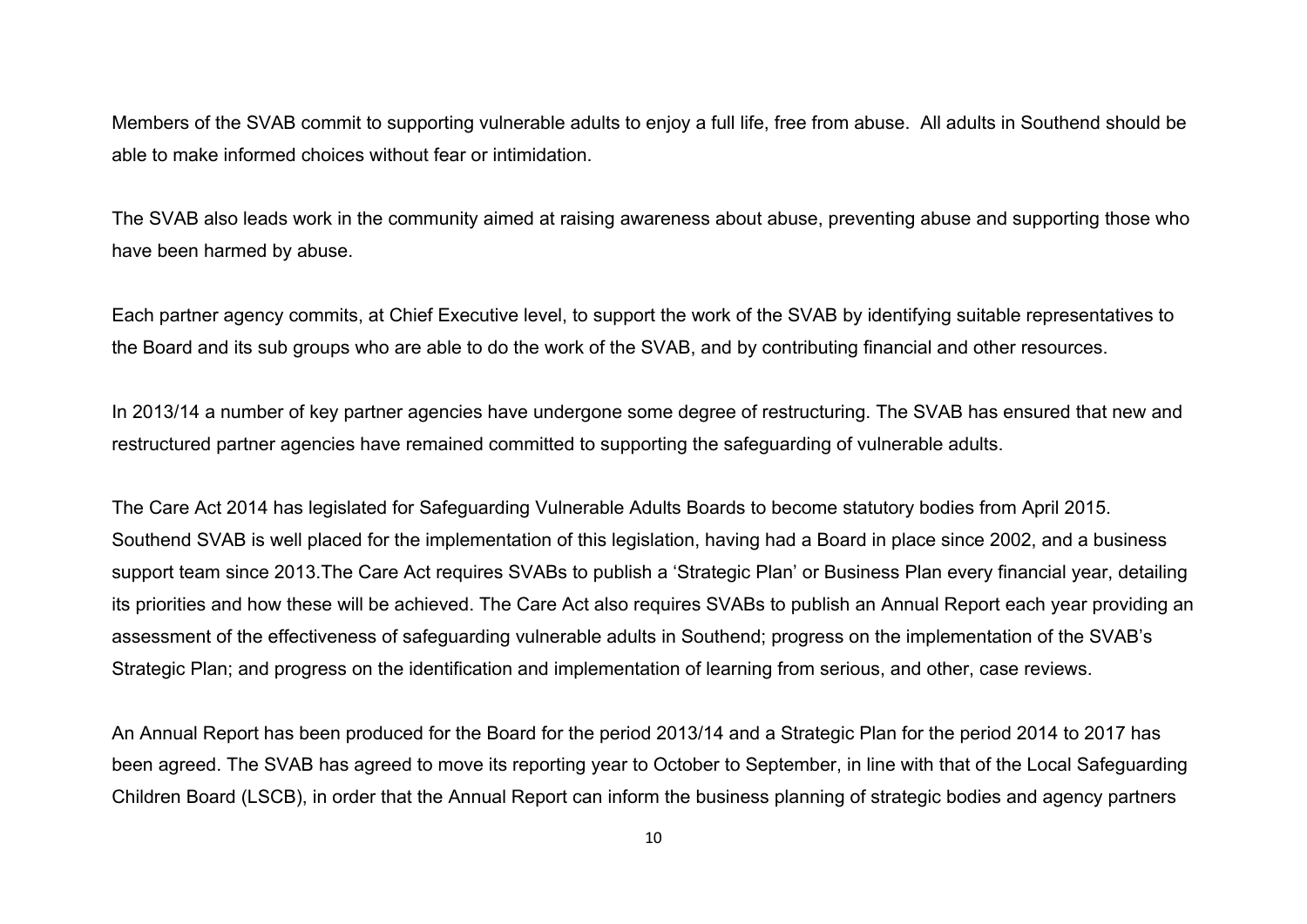for the subsequent financial year. This report is therefore an interim Annual Report in December 2014. Subsequent full Annual Reports will be published in December annually. Together with the LSCB Annual Report, an overview of the effectiveness of safeguarding of children and vulnerable adults will be produced by the SVAB and LSCB in December annually. This annual report will be submitted to the Health and Wellbeing Board. In addition, as required by The Care Act 2014, it will be shared with the chief executive and the leader of the local authority, the Police and Crime Commissioner, and Healthwatch.

#### **Local Safeguarding Children Board (LSCB)**

The Safeguarding Vulnerable Adults Board continues to have strong links with the LSCB. Both Boards have the same independent chair and resource a shared business support team. Joint Training, Community and E Safety sub groups enhance the integration of the safeguarding adults and children activity of partners. The SVAB and LSCB are represented on each others Boards and continue work to coordinate the development of a joint safeguarding commissioning strategy in 2014/15. The SVAB and LSCB approved and are monitoring the implementation of the revised Family Focus Protocol to promote the identification and communication of safeguarding adult and children issues by adult and children's focused services.

#### **Community Safety Partnership**

The Board continues to work closely with the Community Safety Partnership (CSP) and the LSCB to monitor and coordinate the local response to cross cutting safeguarding issues including domestic abuse, sexual exploitation, sexual violence, modern slavery, Female Genital Mutilation (FGM), forced marriage and hate crime.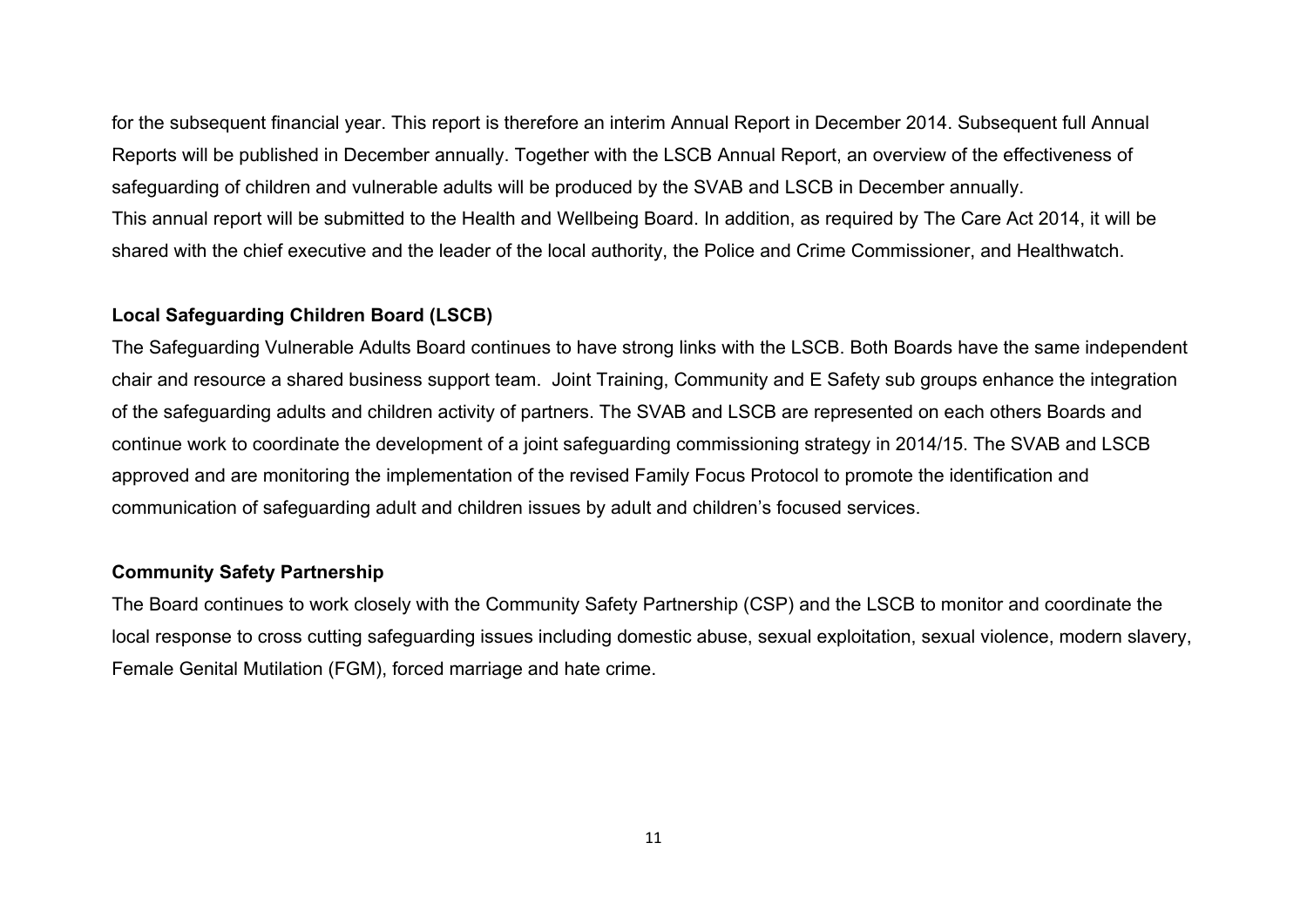# **SECTION 4 - SUMMARY OF ACTIVITY AND OUTCOMES IN 2013/14**

Progress during the period April to September 2014 against the objectives identified in the SVAB Business Plan 2014-17 is detailed below:

|  | <b>Objective</b>                                                                                                                                 | <b>Projected Outcome</b>                                                      | <b>Performance</b><br><b>Indicator</b> | <b>Progress Update</b>                                                                                                                                                                                       |
|--|--------------------------------------------------------------------------------------------------------------------------------------------------|-------------------------------------------------------------------------------|----------------------------------------|--------------------------------------------------------------------------------------------------------------------------------------------------------------------------------------------------------------|
|  | Develop a shared<br>understanding of the<br>coordinating, monitoring<br>and scrutinizing role of the<br>SVAB and the<br>safeguarding agenda with | Improvement in safeguarding<br>vulnerable adults practice by all<br>partners. | Outcome of multi<br>agency audits      | Multi agency audit programme to<br>be agreed by QMA Sub Group                                                                                                                                                |
|  | engagement across all<br>partners, and particularly<br>new and emerging<br>strategic bodies                                                      | Improved attendance at Board and<br>sub group meetings                        | <b>Attendance Report</b>               | 68% of Board members attended<br>75% or more of meetings during<br>the period Oct 13 to Sept 14.                                                                                                             |
|  |                                                                                                                                                  | Implementation of the Health and<br>Care Bill 2012                            | <b>SVAB Annual</b><br>Report           | The Board has reviewed its<br>governance arrangements in<br>preparation for statutory status<br>April 2015. An Executive Group<br>has been established and agency<br>representatives have been<br>identified |
|  |                                                                                                                                                  | Funding for SVAB business support<br>team is secured                          | <b>SVAB Budget</b>                     | SVAB budget for 2014/15 agreed                                                                                                                                                                               |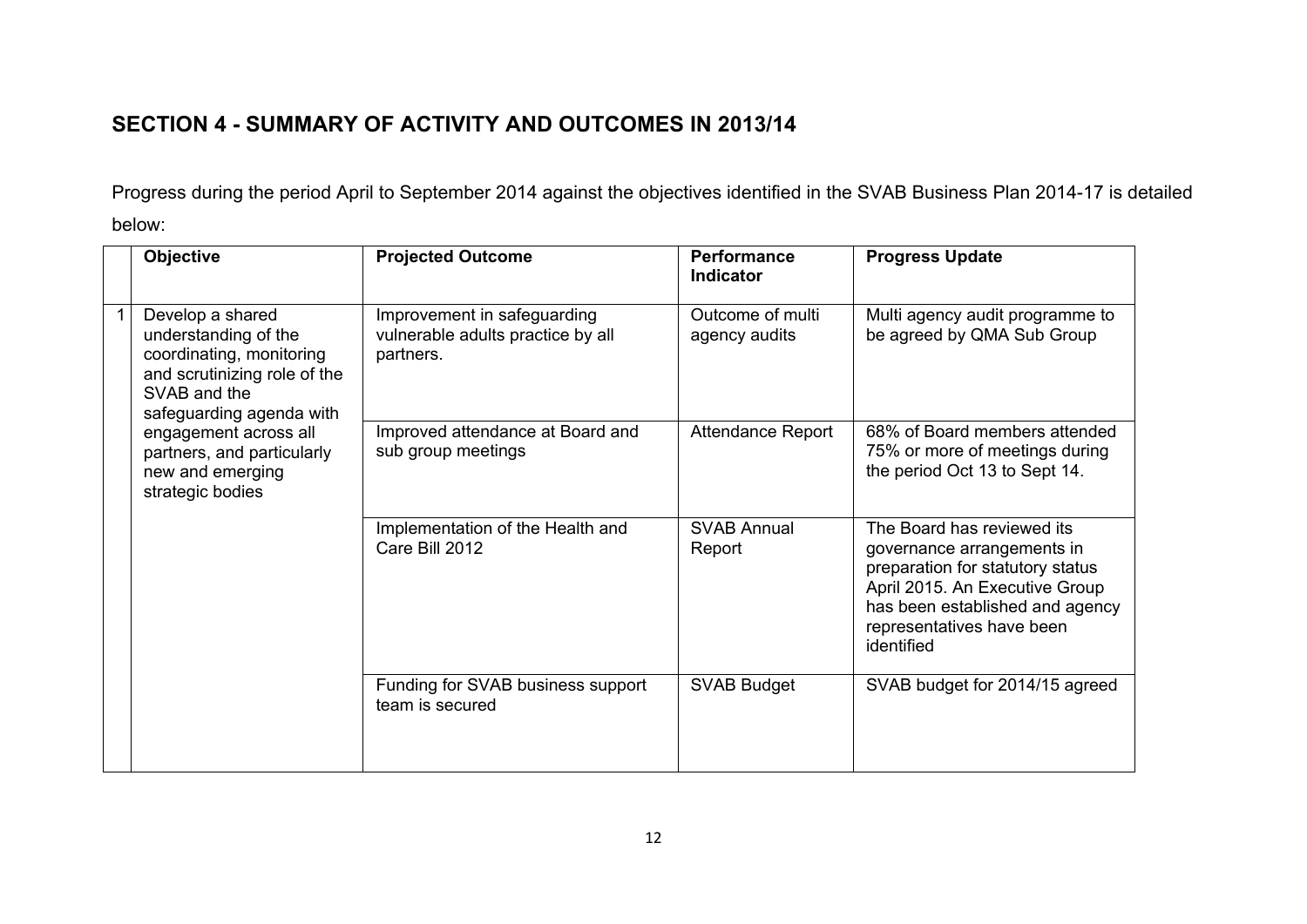|                |                                                                                                                                                                                                                      | Engagement of elected members and<br>non executive members of<br>partnership boards, who are provided<br>with appropriate training to fulfil their<br>scrutiny role                                                                                                                   | <b>SVAB Scrutiny</b><br>Panel established                                                                                                                                                                                                     | Panel to meet from 2015.<br>Nominations to the Panel to be<br>sought by December 2014 |
|----------------|----------------------------------------------------------------------------------------------------------------------------------------------------------------------------------------------------------------------|---------------------------------------------------------------------------------------------------------------------------------------------------------------------------------------------------------------------------------------------------------------------------------------|-----------------------------------------------------------------------------------------------------------------------------------------------------------------------------------------------------------------------------------------------|---------------------------------------------------------------------------------------|
| $\overline{2}$ | Develop the interface<br>between adult and<br>children's services and<br>safeguarding boards                                                                                                                         | <b>SVAB Annual Report evidences</b><br>impact of integrated approach by<br>adult and children's services and<br>boards to identified key cross cutting<br>issues, including domestic violence<br>and sexual exploitation                                                              | Increased<br>safeguarding adults<br>referrals from<br>children focussed<br>services.<br>Percentage of<br>vulnerable adults or<br>children who report<br>they have been<br>effectively<br>supported following<br>a domestic abuse<br>incident. | The QMA Sub Group will be<br>monitoring performance                                   |
| 3              | Develop a learning and<br>improvement framework,<br>ensuring lessons are<br>identified and learned from<br>serious and other case<br>reviews, multi agency<br>audits and the scrutiny of<br>performance information. | SVAB Annual Report evidences a<br>positive impact on the effectiveness of<br>safeguarding of vulnerable adults as a<br>result of the SVAB's challenge of<br>partner agencies and other strategic<br>partners, based on the findings from<br>its learning and improvement<br>framework | Register of SVAB<br>challenge to<br>partnership<br>agencies and<br>strategic partners.                                                                                                                                                        | Register of challenge<br>established with reporting due in<br>2014/15 annual report   |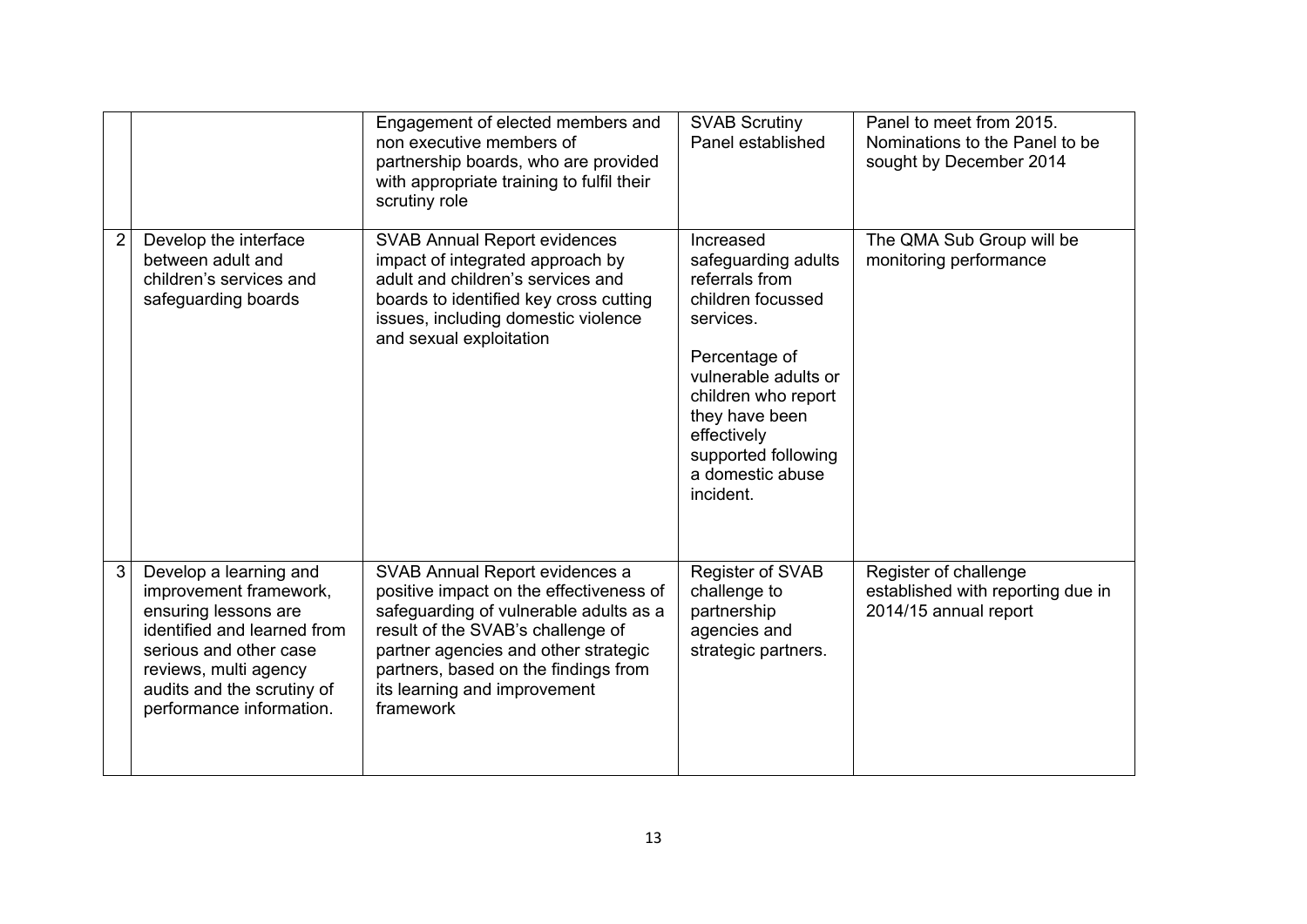|  |                                                                                                                                                              | Number of<br>recommendations<br>from serious case<br>reviews<br>implemented                                                                                  | 100% of SCR 'Mrs A' overview<br>recommendations implemented                                                         |
|--|--------------------------------------------------------------------------------------------------------------------------------------------------------------|--------------------------------------------------------------------------------------------------------------------------------------------------------------|---------------------------------------------------------------------------------------------------------------------|
|  |                                                                                                                                                              | Percentage of<br>partner agencies<br>providing<br>performance<br>information                                                                                 | 75% of partner agencies providing<br>performance information                                                        |
|  |                                                                                                                                                              | Multi agency audit<br>reports                                                                                                                                | Multi agency audit programme<br>agreed for implementation from<br>early 2015                                        |
|  |                                                                                                                                                              | Percentage of<br>recommendations<br>from multi agency<br>audits implemented                                                                                  | Multi agency audit programme<br>agreed for implementation from<br>early 2015                                        |
|  | Monitoring of the effectiveness of<br>assessments, authorisations and<br>reviews of referrals under the<br>Deprivation of Liberty Safeguards by<br>the Board | Report to SVAB on<br>the effectiveness of<br>assessments,<br>authorisations and<br>reviews of referrals<br>under the<br>Deprivation of<br>Liberty Safeguards | Reports to SVAB March and<br>June 2014. Significant increase in<br>DoLS referrals following Supreme<br>Court ruling |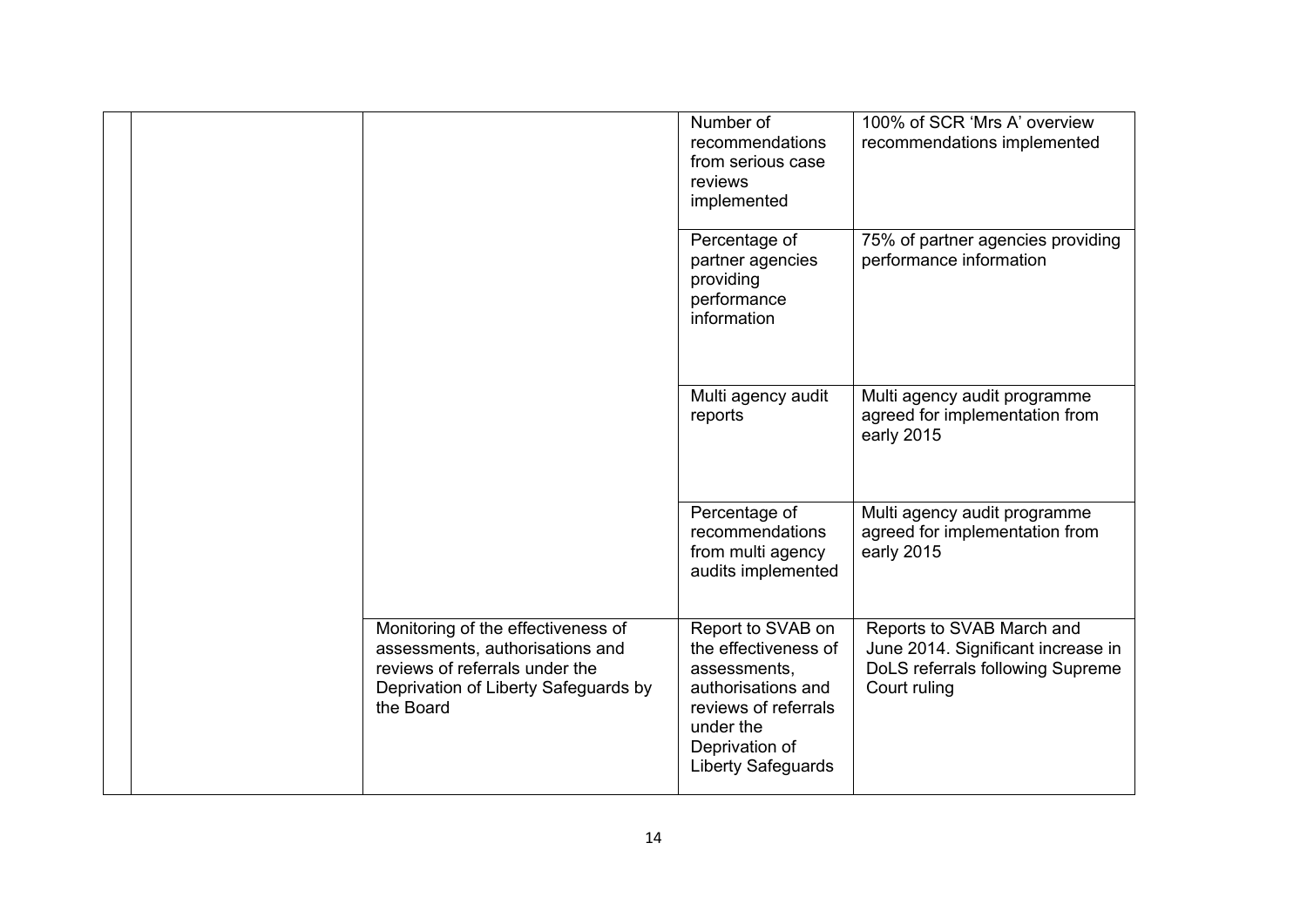|   |                                                                                                                                                                                                                    | Monitoring of implementation of<br>recommendations from domestic<br>homicides relevant to safeguarding<br>vulnerable adults                                                               | Reports to SVAB<br>on implementation<br>of Domestic<br><b>Homicide Review</b><br>recommendations<br>by Domestic Abuse<br>Forum | Domestic Abuse Forum chair to<br>include in reports to SVAB                                                                   |
|---|--------------------------------------------------------------------------------------------------------------------------------------------------------------------------------------------------------------------|-------------------------------------------------------------------------------------------------------------------------------------------------------------------------------------------|--------------------------------------------------------------------------------------------------------------------------------|-------------------------------------------------------------------------------------------------------------------------------|
| 4 | Review and update<br>safeguarding vulnerable<br>adults policies, protocols<br>and procedures to reflect<br>national and local<br>recommendations of<br>practice<br>change/development<br>approved by the Executive | Policies, protocols and procedures<br>support the effective safeguarding of<br>vulnerable adults                                                                                          | Survey of<br>practitioner<br>awareness and<br>understanding of<br>new SET<br>Safeguarding<br><b>Adults Procedures</b><br>2014  | Procedures launched April 2014.<br>Survey to be undertaken. Review<br>of procedures initiated in<br>response to Care Act 2014 |
|   |                                                                                                                                                                                                                    | Modify the existing re-accreditation<br>approval protocol to ensure all<br>qualified Best Interest Assessors are<br>uniformly recertified in line with all<br>Eastern Region Authorities. | Percentage of<br>recertified Best<br><b>Interest Assessors</b>                                                                 | Modified re-accreditation protocol<br>has been quality assured by the<br>SVAB.                                                |
|   |                                                                                                                                                                                                                    | Development of a large scale<br>investigation procedure                                                                                                                                   | Procedure signed<br>off by SVAB                                                                                                | Draft policy is being considered<br>by SET Procedures Group for<br>adoption across Southend, Essex<br>and Thurrock            |
|   |                                                                                                                                                                                                                    | Develop and implement a policy to<br>support victims of Honour Based<br><b>Violence and Female Genital</b><br>Mutilation.                                                                 | Policy approved by<br>SVAB for<br>implementation by<br>partners                                                                | Draft SET policy to be reviewed<br>by SET Procedures Group                                                                    |
| 5 | Deliver public and<br>professional awareness<br>campaigns on                                                                                                                                                       | The SVAB Annual Report evidences<br>the effectiveness and impact of<br>targeted campaigns with measurable                                                                                 | Increase in<br>safeguarding<br>referrals from                                                                                  | Public and professional<br>awareness campaigns to be<br>delivered by joint LSCB & SVAB                                        |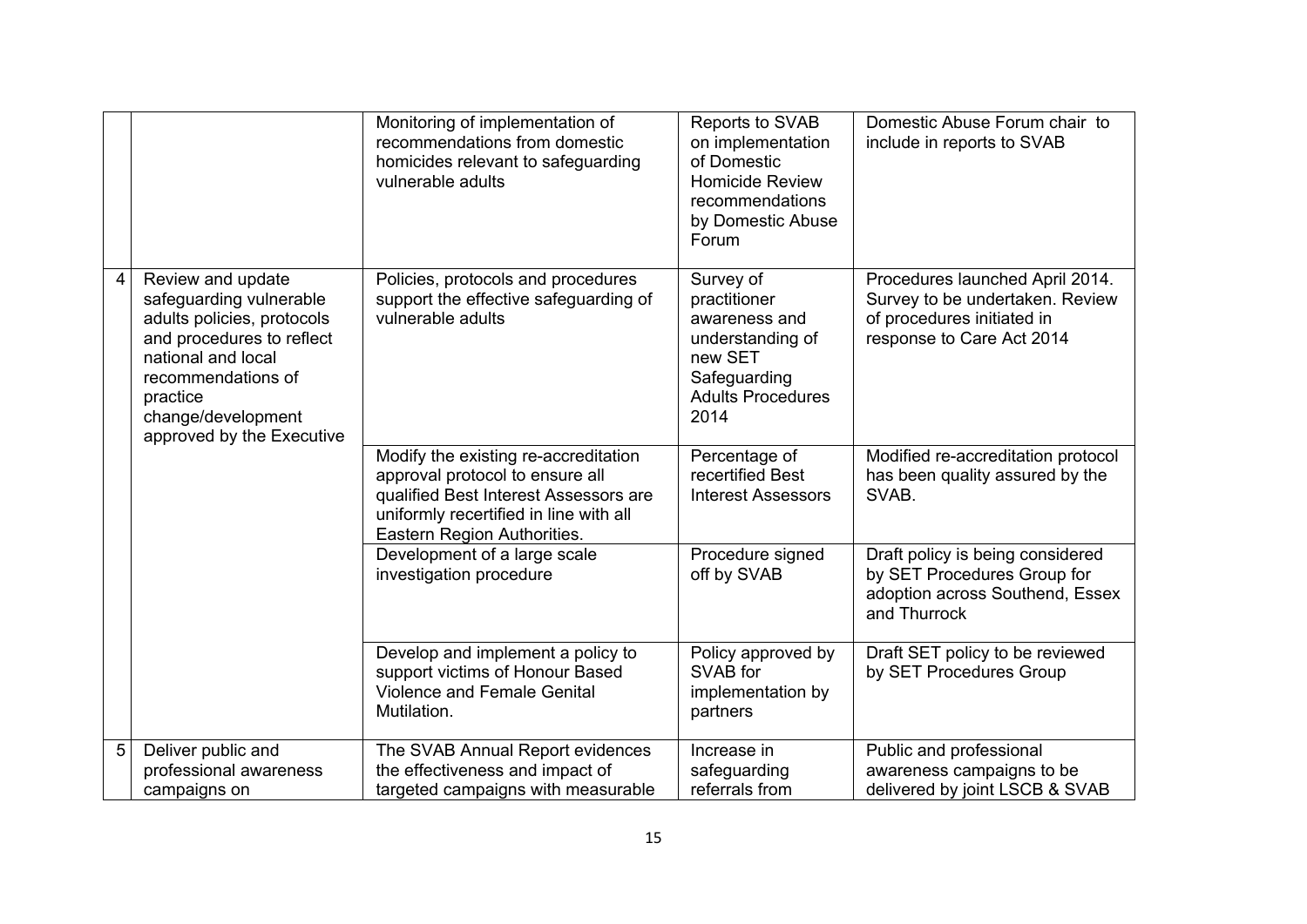|                | safeguarding vulnerable<br>adults                                                                                                                                                                                     | outcomes                                                                                                                                                                                                                                             | professionals.                                                                                                                                                        | <b>Community Sub Group</b>                                                                                                                                                            |
|----------------|-----------------------------------------------------------------------------------------------------------------------------------------------------------------------------------------------------------------------|------------------------------------------------------------------------------------------------------------------------------------------------------------------------------------------------------------------------------------------------------|-----------------------------------------------------------------------------------------------------------------------------------------------------------------------|---------------------------------------------------------------------------------------------------------------------------------------------------------------------------------------|
|                |                                                                                                                                                                                                                       |                                                                                                                                                                                                                                                      | Increase in<br>referrals from the<br>public.                                                                                                                          |                                                                                                                                                                                       |
|                |                                                                                                                                                                                                                       | Identification and signposting to<br>support for vulnerable adults who are<br>victims of or at risk of sexual<br>exploitation who do not meet the<br>threshold for intervention by SBC<br>Safeguarding Adults Department.                            | Number of<br>vulnerable adults<br>identified as victims<br>or a risk of sexual<br>exploitation                                                                        |                                                                                                                                                                                       |
| 6              | Ensure the SVAB and its<br>partners facilitate the<br>meaningful participation of<br>vulnerable adults and the<br>community to inform the<br>delivery of effective<br>safeguarding services                           | The SVAB Annual Report evidences<br>the impact of participation and<br>feedback from vulnerable adults and<br>the community on the improvement of<br>safeguarding services                                                                           | Evidence from<br>partner agencies<br>reported to the<br>SVAB that<br>safeguarding<br>services are<br>improved as a<br>result of feedback<br>from vulnerable<br>adults | First report on feedback from<br>SBC Safeguarding service users<br>presented to SVAB March 2014.                                                                                      |
| $\overline{7}$ | Continue to develop the<br>workforce<br>development/training<br>strategy and training<br>framework and implement<br>quality assurance<br>processes for safeguarding<br>vulnerable adults training<br>and facilitators | All training delivered by the SVAB and<br>its partner agencies and training<br>facilitators are quality assured and<br>approved by the SVAB.<br>Evaluations of training evidence that<br>service delivery and practitioner<br>confidence is improved | Report to Board on<br>number of courses<br>and trainers quality<br>assured                                                                                            | Joint LSCB & SVAB Training<br>Strategy agreed by SVAB June<br>2014 including processes for<br>quality assurance of courses and<br>trainers and training levels for<br>groups of staff |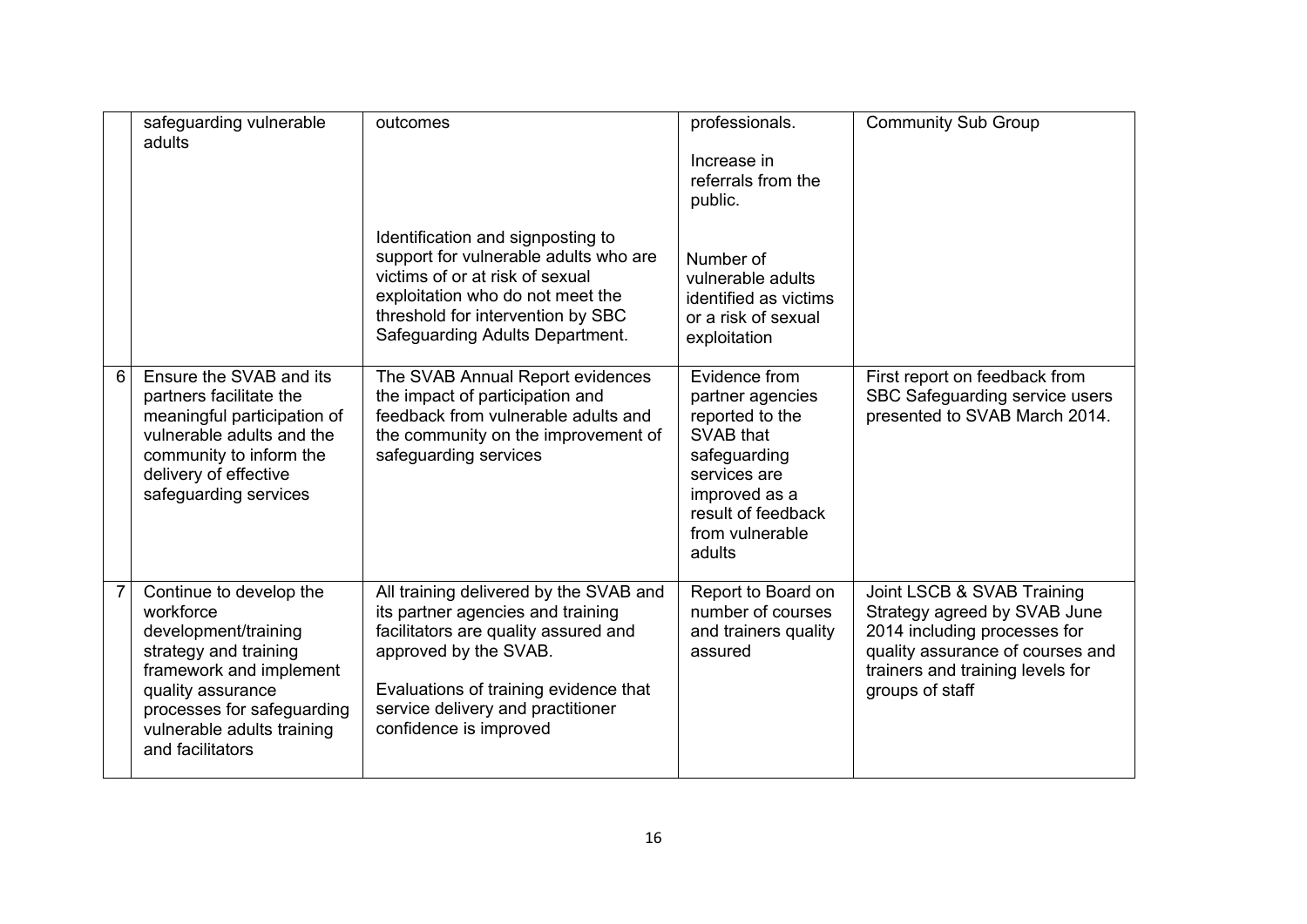|  | Number of<br>practitioners<br>appropriately<br>trained | Performance on percentage of<br>practitioners appropriately trained<br>collected by LSCB & SVAB<br>Training Sub Group from<br>September 2014. |
|--|--------------------------------------------------------|-----------------------------------------------------------------------------------------------------------------------------------------------|
|  | Analysis of training<br>evaluations                    | Training evaluations to be<br>compiled and analysed from<br>September 2014                                                                    |

The SVAB Business Plan is implemented by the Board, its Executive and Sub Groups. The SVAB shares some of its sub groups with the LSCB in order to further develop an integrated approach to safeguarding children and vulnerable adults. The oversight of the implementation of Learning and Improvement Framework is undertaken by a dedicated SVAB Quality, Monitoring and Audit Group.

## **SVAB Quality, Monitoring and Audit Sub Group**

The sub group has developed the SVAB's Learning and Improvement Framework. The sub group is working together to identify what information is required from partners to assist the Board to ensure that any safeguarding performance issues are identified and managed in a consistent fashion. A multi agency audit programme is also in development. Southend, Essex and Thurrock (SET) Safeguarding Adults Standards have been drafted to enable partner agencies to provide an annual self assessment of the effectiveness of their services for vulnerable adults. The Board will consider the first self assessments against these standards early in 2015.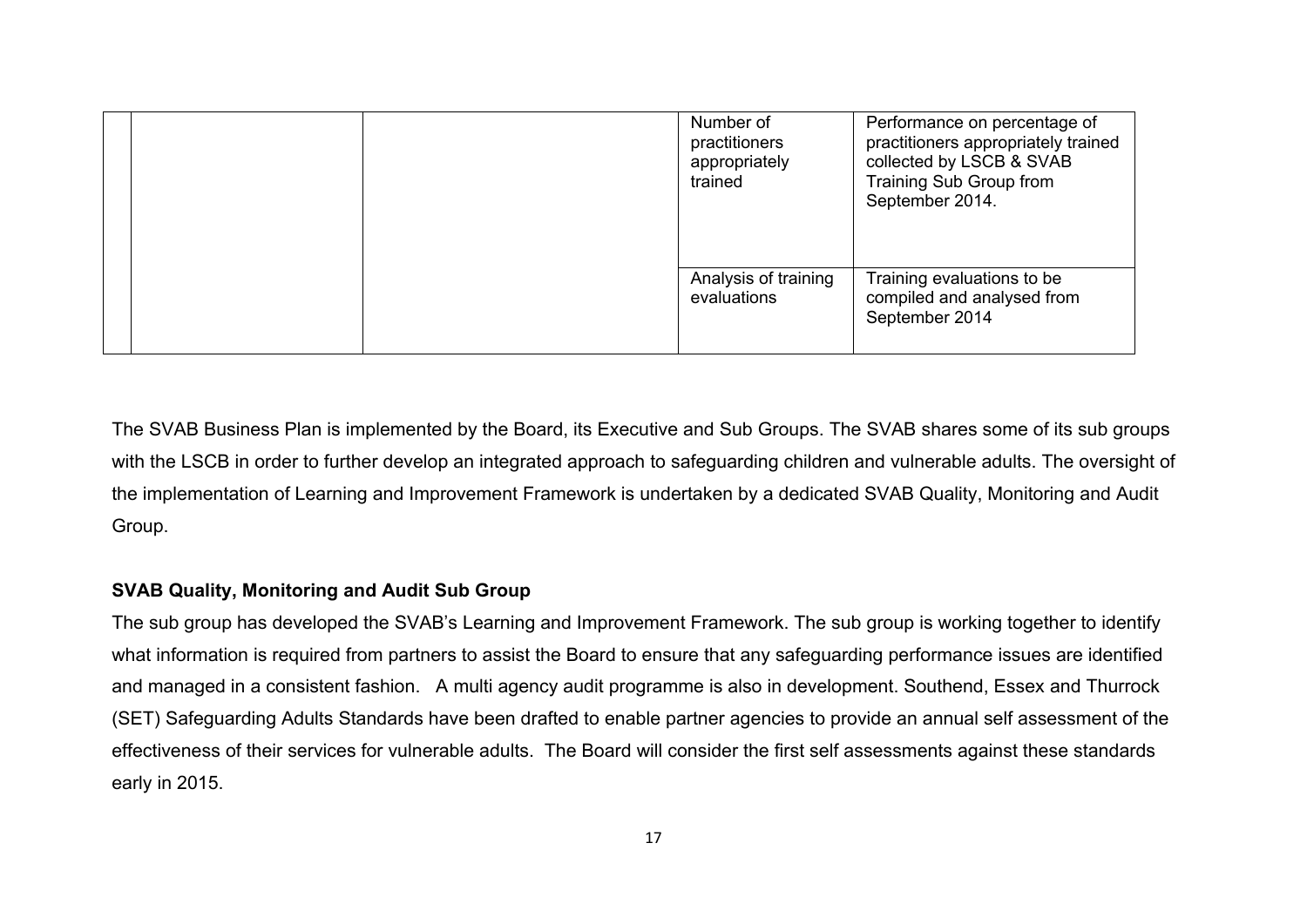## **Safeguarding Performance Information**

## Safeguarding Investigations

| Year    | <b>Referrals</b> | <b>People</b> |
|---------|------------------|---------------|
| 2012/13 | 682              | 612           |
| 2013/14 | 685              | 576           |

In 2013/14, the Department of Health changed the reporting requirements regarding safeguarding activity. Previously, the number of referrals was reported, whereas since 2013, this has been replaced by reporting on the number of people for whom a safeguarding referral is made. For the financial year 2014/15, Southend, Essex and Thurrock (SET) Safeguarding Vulnerable Adults Boards have adopted guidelines that will ensure that the information captured illustrates the numbers of "alerts raised". This is when someone raises a safeguarding concern about a vulnerable adult.

685 referrals were received for 576 individuals in 2013/14 compared to 682 referrals received for 612 individuals in 2012/13. Of the 685 referrals received in 2013/14, 66.5% relate to older people over the age of 65 (456 referrals); people with a learning disability account for 9.7% (67 referrals); people with physical or sensory impairment 10% (69 referrals); people with mental health conditions 7.4% (51 referrals) and people with other needs 6.1% (42 referrals).

Neglect accounts for the largest proportion of referrals (41.1%); with physical (29.9%), emotional (25.6%) and financial (25.5%).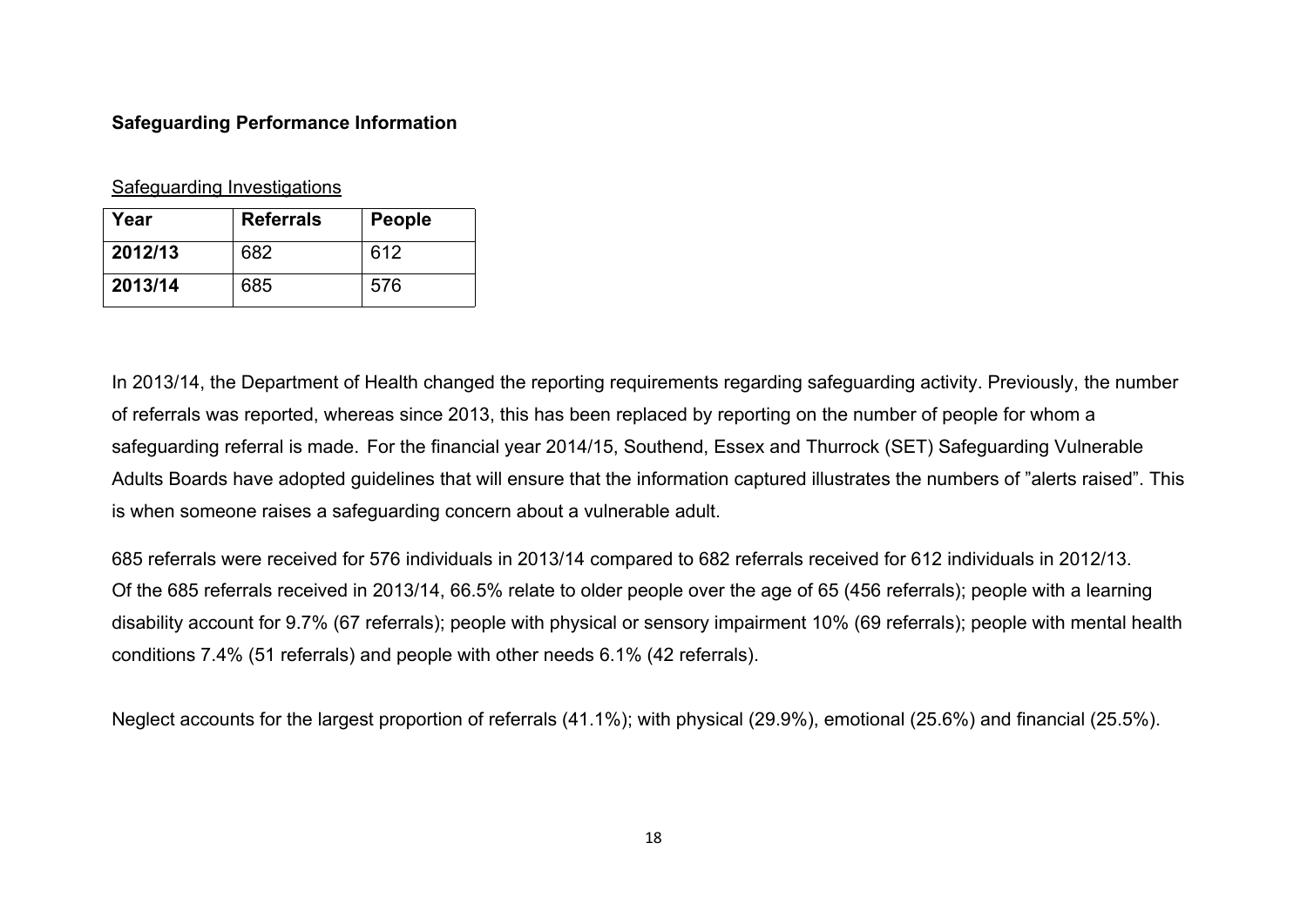The location of alleged abuse leading to referrals was predominantly people's own homes (44.5%) although this has reduced by 14.3% since 2012/13, and care homes (32.8%) an increase of 20% since 2012/13. Other locations of abuse are supported living (2.6%), acute hospital (3.7%), public place (1.8%) and other locations (11.6%).

28.7% of referrals meet the definition of domestic abuse perpetrated by intimate partners or family members

**Area of Challenge/Development**

28.7% of referrals meet the definition of domestic abuse perpetrated by intimate partners or family members. Domestic abuse is identified as a significant cross cutting priority for all strategic groups

20 of alleged abuse is reported to be perpetrated by care home staff and 11.1% by domiciliary care staff.

#### **Area of Challenge/Development**

The SVAB and Southend Borough Council are working together to ensure care home and domiciliary staff receive appropriate safeguarding training and that safeguarding standards are monitored

66% of referrals are opened and closed within 3 months. In 42.7% of cases the outcome of the safeguarding investigation was inconclusive as it could not be established on the balance of probability whether abuse occurred. 28.2% of cases were substantiated. In 88% of cases, risks were either completely removed or reduced.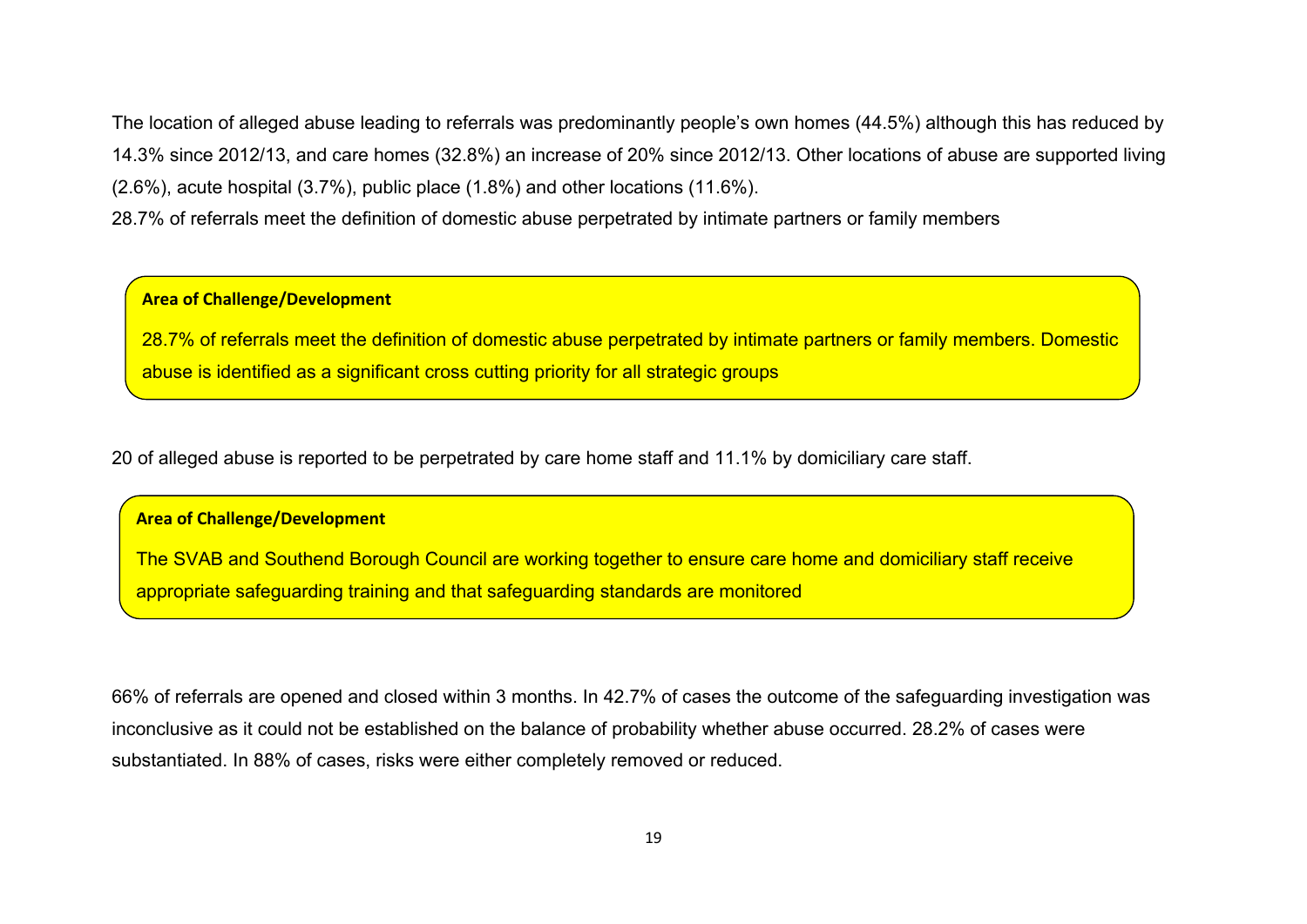## Mental Capacity Act and Deprivation of Liberty Standards

The Mental Capacity Act Deprivation of Liberty Standards (MCA DoLS) provide a legal framework around the deprivation of liberty to protect the interests of an extremely vulnerable group of people and

- Ensure people can be given the care they need in the least restrictive regimes
- Prevent arbitrary decisions that deprive vulnerable people of their liberty
- Provide them with rights of challenge against unlawful detention
- Avoid unnecessary bureaucracy.

The MCA DOLS apply to anyone:

- Aged 18 and over
- Who has a mental disorder
- Who lacks capacity to consent to the arrangements made for their care or treatment in either a hospital or a care home (registered under the Care Standards Act 2000)
- For whom a deprivation of liberty may be necessary in their best interests to protect them from harm
- Where detention under the Mental Health Act 1983 is not appropriate at that time

When a hospital or care home identifies that a person who lacks capacity is being, or risks being, deprived of their liberty, they must apply to the local authority for an authorisation of deprivation of liberty.

Authorisation should be obtained in advance except in urgent circumstances. The supervisory body must obtain six assessments:

- Age assessment
- No refusals assessment
- Mental capacity assessment
- Mental health assessment
- Eligibility assessment
- Best interests assessment

In addition the Supreme Court ruled on 19 March 2014 in that there is a new 'acid test' for deprivation of liberty safeguards: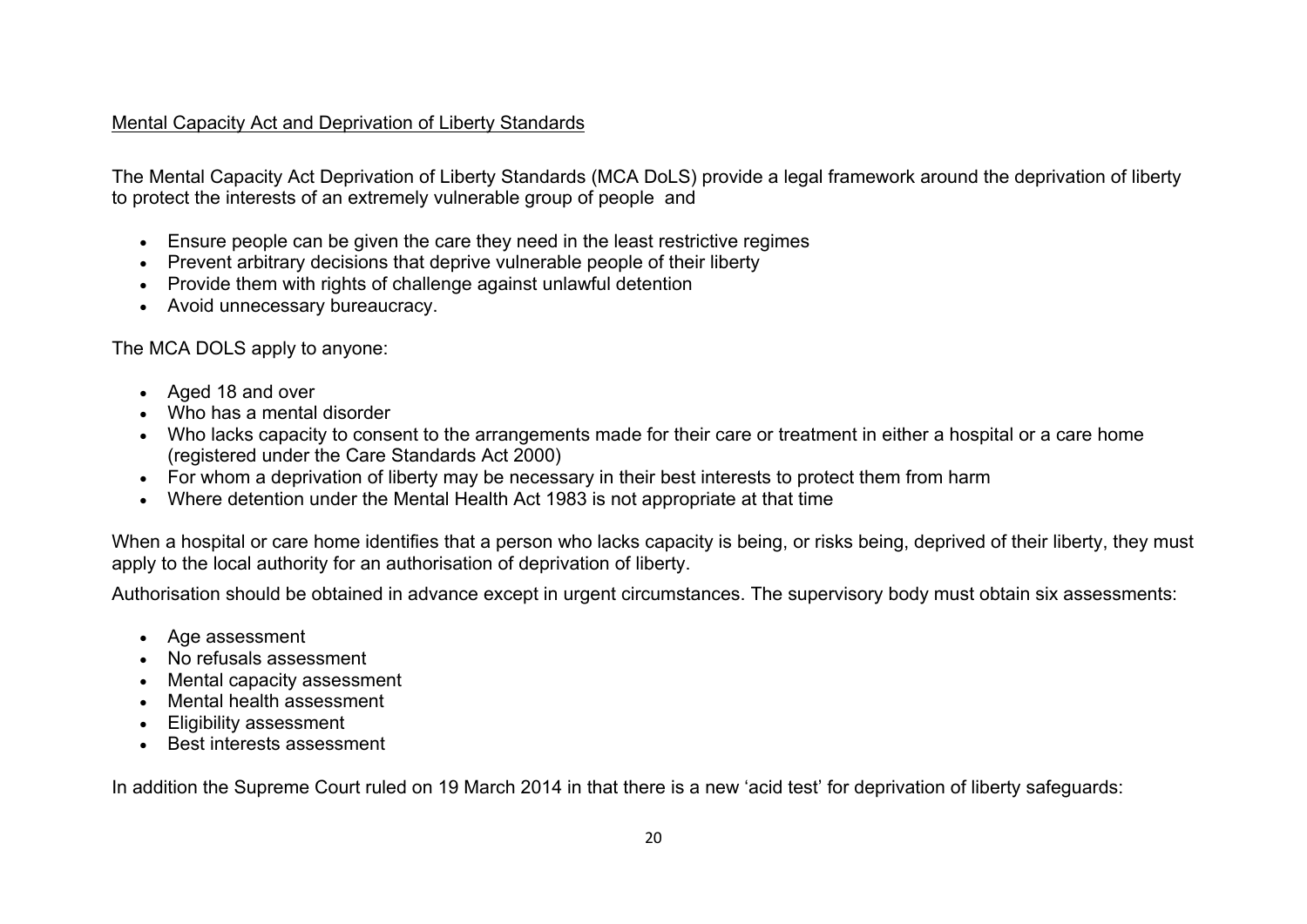- Is the person subject to continuous supervision and control
- Is the person free to leave

As a consequence of the Supreme Court judgment since 1<sup>st</sup> April there has been a 723% increase in DoLS referrals compared to the previous year, reflecting a national picture. The SVAB is assured that Southend Borough Council, as of September 2014, was undertaking DoLS assessments within timescales despite the significant increase in referrals. The SVAB will be monitoring actions identified to meet increasing demand for DoLS assessments in a sustainable way

## Care Home Standards in Southend

There are 103 care homes in the borough, a high number in proportion to the population, which are broken down as follows:

| Older People        | 68 |
|---------------------|----|
| Learning Disability | 24 |
| Mental Health       |    |
| Physical Disability |    |

The CQC is the regulator of social care services. In June 2014 the outcome of their compliance visits to care homes was as follows: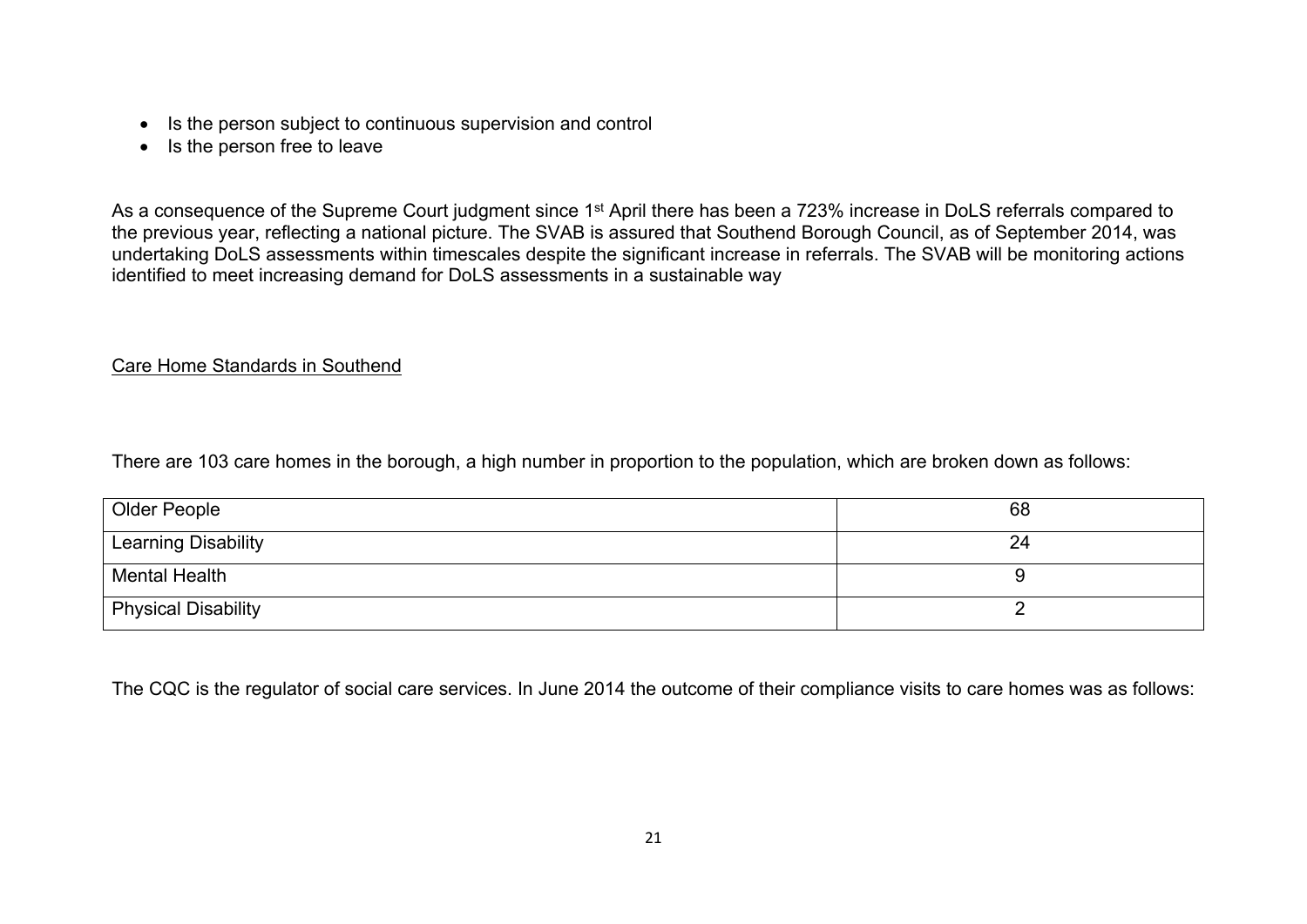| <b>Older People</b>            | $\frac{0}{0}$ | <b>Learning Disability</b>     | $\frac{9}{6}$ |
|--------------------------------|---------------|--------------------------------|---------------|
| Compliant                      | 72.06%        | Compliant                      | 87.50%        |
| <b>One Standard not Met</b>    | 11.76%        | <b>One Standard not Met</b>    | 4.17%         |
| Two standards not Met          | 5.88%         | Two standards not Met          | 4.17%         |
| <b>Three Standards not Met</b> | 2.94%         | <b>Three Standards not Met</b> | 4.17%         |
| <b>Four Standards not Met</b>  | 4.41%         | <b>Four Standards not Met</b>  | $0.00\%$      |
| <b>Five Standards not Met</b>  | 1.47%         | <b>Five Standards not Met</b>  | $0.00\%$      |

| <b>Mental Health</b>           | $\frac{9}{6}$ | <b>Physical Disability</b>     | $\frac{0}{0}$ |
|--------------------------------|---------------|--------------------------------|---------------|
| Compliant                      | 90.00%        | <b>Compliant</b>               | 100.00%       |
|                                |               |                                |               |
| <b>One Standard not Met</b>    | $0.00\%$      | <b>One Standard not Met</b>    | $0.00\%$      |
| <b>Two standards not Met</b>   | 10.00%        | Two standards not Met          | $0.00\%$      |
| <b>Three Standards not Met</b> | $0.00\%$      | <b>Three Standards not Met</b> | $0.00\%$      |
| <b>Four Standards not Met</b>  | $0.00\%$      | <b>Four Standards not Met</b>  | $0.00\%$      |
| <b>Five Standards not Met</b>  | $0.00\%$      | <b>Five Standards not Met</b>  | $0.00\%$      |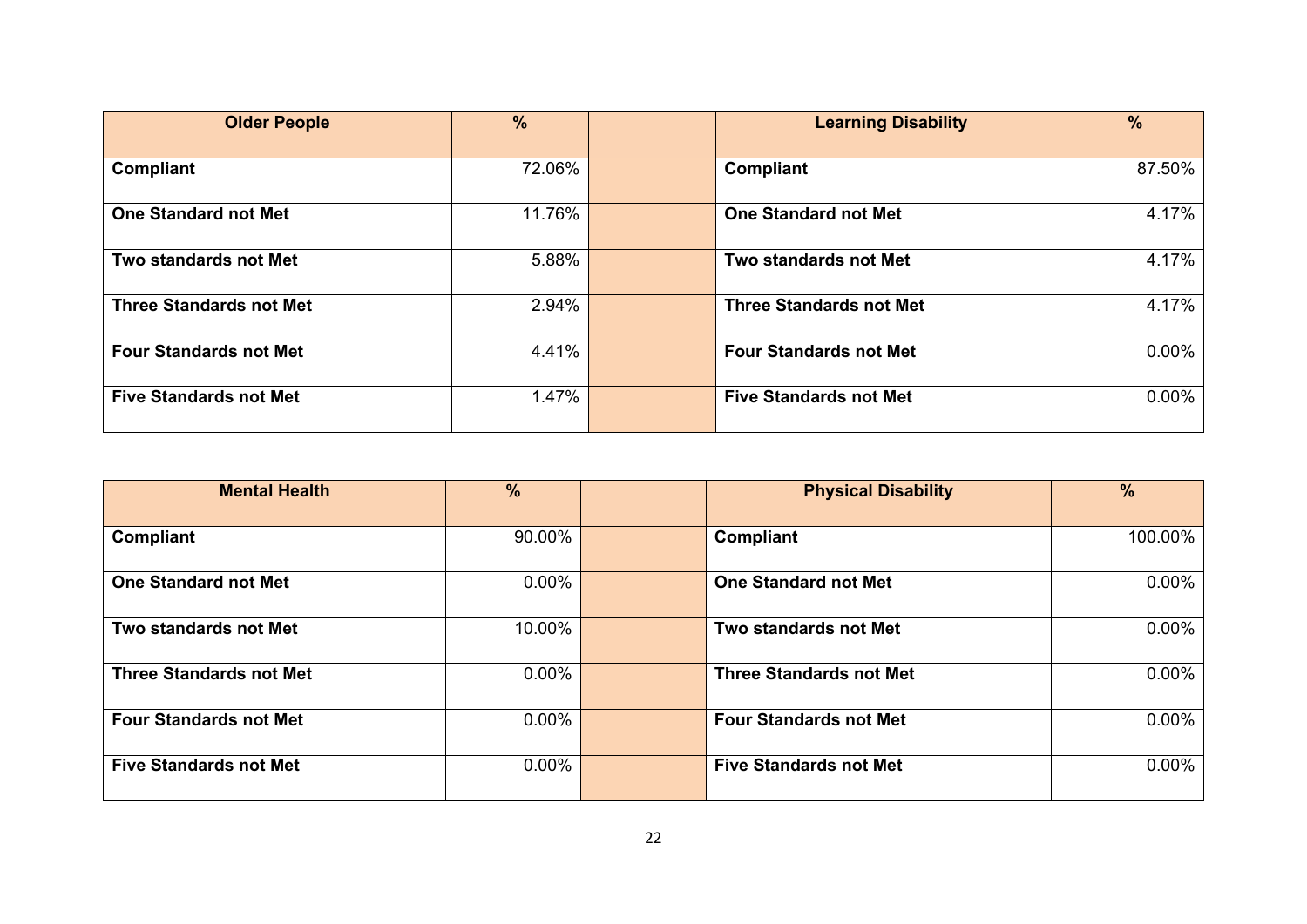| <b>All Service Types In Borough Combined Averages</b> | $\frac{9}{6}$ |
|-------------------------------------------------------|---------------|
| Compliant                                             | 87.39%        |
| <b>One Standard not Met</b>                           | 3.98%         |
| Two standards not Met                                 | 5.01%         |
| <b>Three Standards not Met</b>                        | 1.78%         |
| <b>Four Standards not Met</b>                         | 1.10%         |
| <b>Five Standards not Met</b>                         | 0.37%         |

Where significant shortfalls in compliance are identified, the local authority Contracts Team contacts the provider to review their action plan and arranges a series of monitoring meetings to ensure the required improvements are made.

The Contracts Team also manages the local authority's contractual relationship with care providers and monitors their performance in line with the Eastern Region Contract Monitoring Workbook (launched autumn 2013).

To date 27 care homes for older people have been reviewed using the tool with the following results: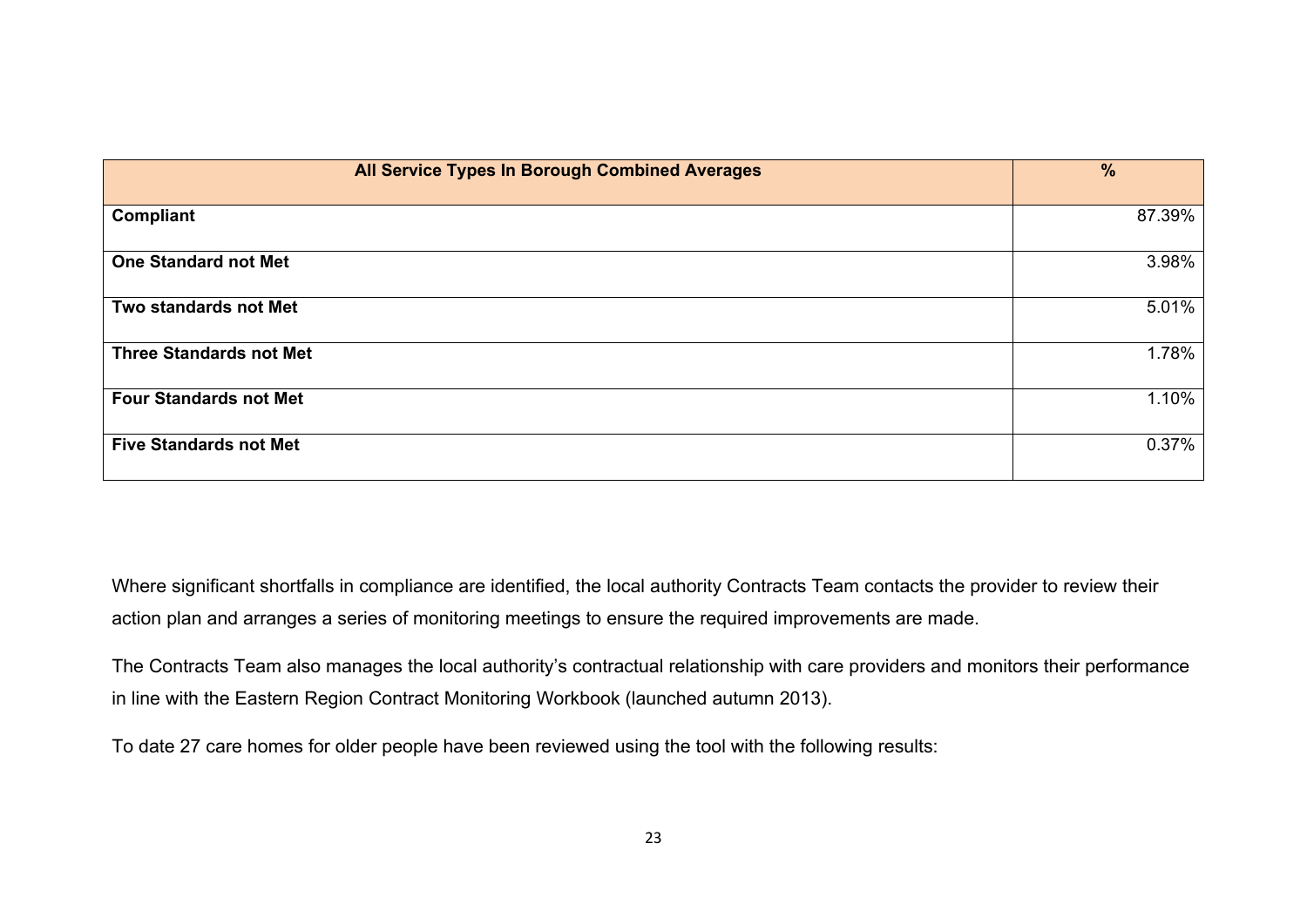Excellent 11 Good 14

Adequate 2

The local authority Contracts Team provides regular reports to the SVAB to support its monitoring of safeguarding standards in care homes

#### **Area of Challenge/Development**

The SVAB will need to develop its oversight of the quality of commissioning of services for vulnerable adults

#### Serious Case Reviews

The sub group also monitors how well partners are applying what they have learned from serious case reviews. The SVAB has commissioned one serious case reviews at the end of the period 2013/14, due to be completed in summer 2015. The SVAB has also commissioned an alternative case review due to commence in November 2014. The learning from both reviews will be disseminated to practitioners, and the implementation of any recommendations monitored by the Quality, Monitoring and Audit Sub Group.

The SVAB has signed off on the implementation of the recommendations from a serious case review following the death of 'Mrs A' completed in September 2012.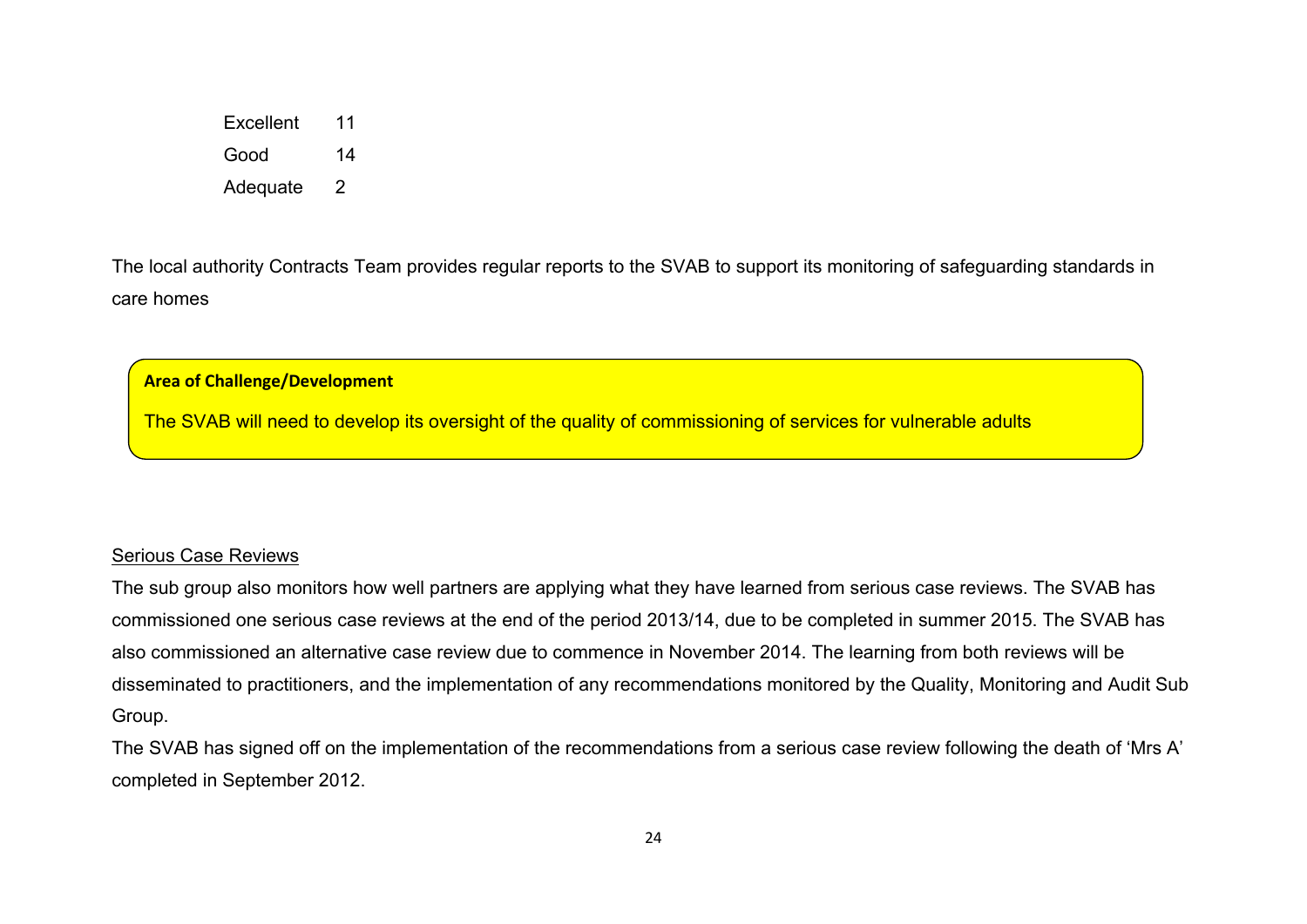Mrs A died in October 2010 aged 81 following the admission of Mr and Mrs A to the local hospital earlier that same day. Mr A subsequently died in November 2011. It was known that that Mrs A had had considerable contact with Southend agencies, Essex Police, Southend Adult Social Care, her GP and others, in relation to alleged domestic abuse from her husband who, at the time of the incident, was aged 88. Mr A had been admitted to the local hospital where he had alleged domestic abuse by his wife and was discharged home, a few hours before the fatal incident.

The following recommendations from the serious case review have all been implemented:

1) The Local Authority should develop a Domestic Abuse policy.

2) The interface between the SVAB procedures and the Domestic Abuse procedures across the partnership should be reviewed and clarified with a particular focus of the intersection between the two sets of procedures and how this impacts Vulnerable Adults. Any gaps in procedures, and the degree of compliance with them should form part of this review, as should emphasis on ensuring that safeguarding services are personalised and take account of the individual and their context.

3) The SET Working Group should revisit the SET Safeguarding Vulnerable Adults guidelines in order to clarify respective individual and partnership responsibilities in domestic abuse cases where the person also has community care needs.

4) The Health and Wellbeing Board should evaluate the demand for services in this area of need, and should ensure that these needs are reflected in future commissioning plans and service delivery.

5) The learning from this case should be suitably cascaded to front line staff to enable practice improvements.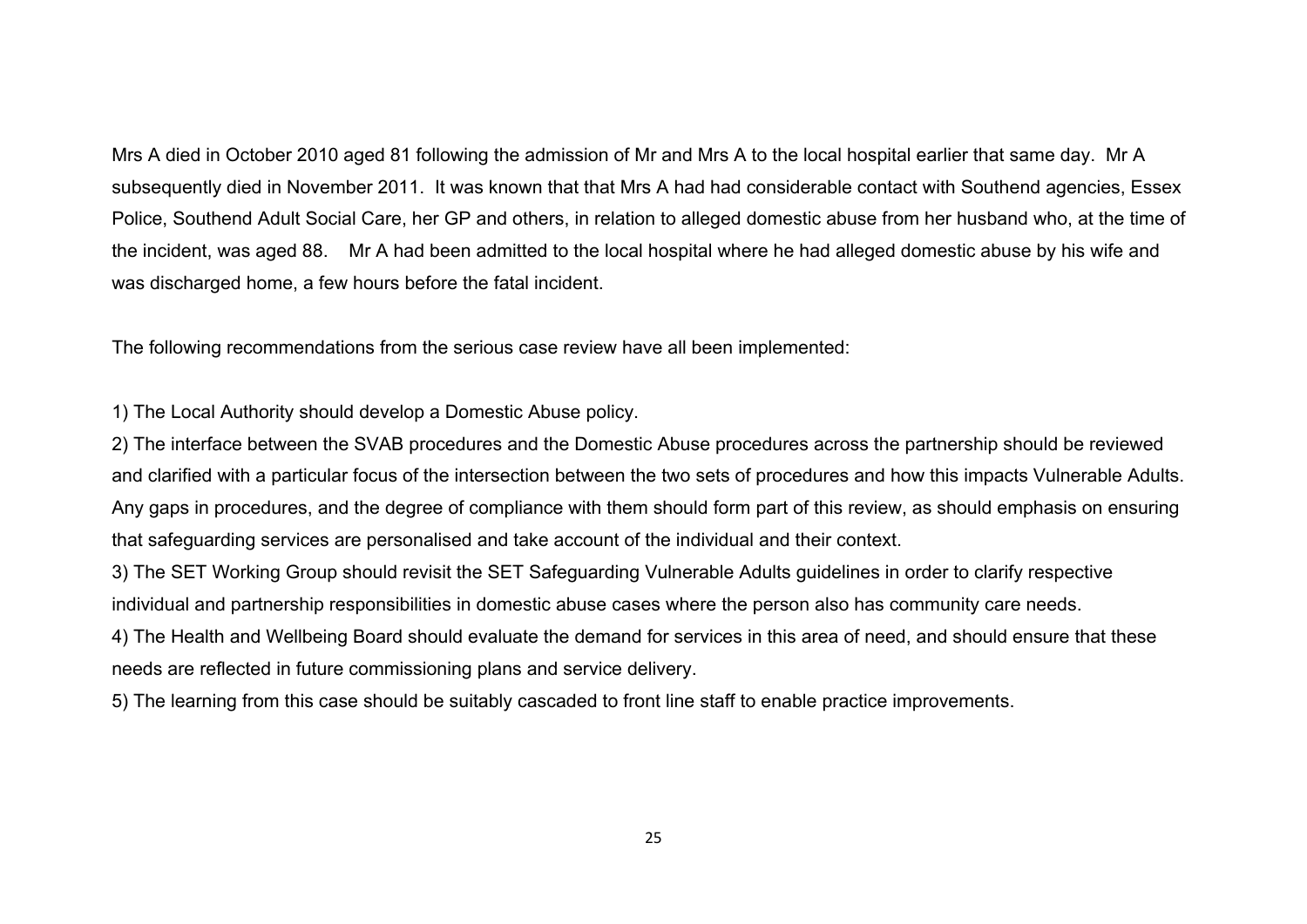#### **SVAB & LSCB Training Sub Group**

A joint SVAB and LSCB Training Strategy has been developed This strategy ensures that all safeguarding training delivered across Southend is of a high quality and identifies target groups for specific levels of training and competencies. This strategy came into effect in 2014 and all future mandatory safeguarding training will be commissioned against it.

The Sub Group has also started to monitor the compliance of partner agencies in ensuring their relevant staff are trained to an appropriate level. 771 units of training have been delivered for the period (see appendix 3 for breakdown)

#### **SVAB & LSCB Community Sub Group**

This joint SVAB and LSCB sub group has recently been formed and is developing its work plan to include awareness raising activity within the community to reduce deaths and injuries to vulnerable adults from road traffic collisions; identify and take action where there is risk of exploitation; fire safety; and public campaigns to raise awareness and reporting of abuse by community.

## **Areas of Challenge/Development**

The sub group is working in partnership with SHIELDS and BATIAS to establish a Keeping Safe scheme for vulnerable adults to help them feel safer when out in the community

#### Reporting Abuse

.

The Ask SAL helpline is a partnership project between the Southend, Essex and Thurrock Safeguarding Adults Boards and Essex County Council. Its main aim is to provide advice, information and a referral pathway for service users, families or members of the public. Any person with knowledge of, or suspicion that, a vulnerable adult may be at risk of abuse or is being abused must report their concerns. Ask SAL operates Monday through Friday from 9- 5 p.m. and can be contacted on 08452 66 66 63.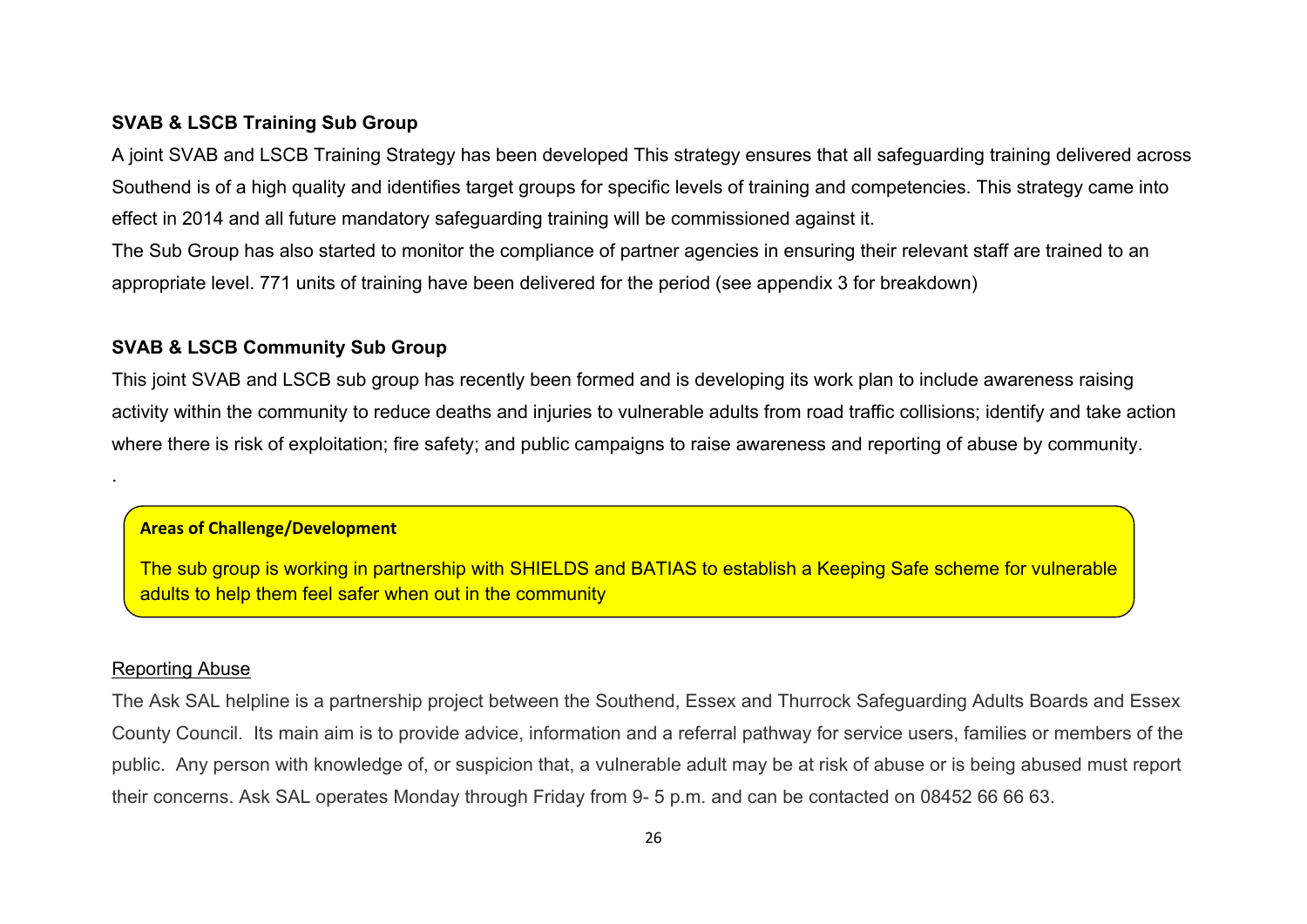#### **Area of Challenge/Development**

The SVAB and its partners will work to increase awareness of AskSAL in the community

#### Preventable Fire Safety Deaths

Essex Fire and Rescue Services, the Southend-on-Sea SVAB and Southend Borough Council launched the new service, 'Preventable Fire Safety Deaths' in 2013 to increase awareness of fire risks among social workers, domiciliary and community support providers, care home providers and voluntary agencies. The service enables practitioners to identify 'at risk' adults, for example, people who smoke and have mobility problems. Practitioners were then encouraged to make referrals to the Fire and Rescue service for free home fire safety checks to put in practical solutions to minimise their risk of being harmed in a fire. The scheme has now been rolled out throughout Essex and is available to cover adults aged 18 and over.

#### Hoarding Behaviour

The SVAB the Southend Association of Voluntary Services (SAVS) are coordinating a partnership approach to identifying and supporting adults with hoarding behaviours to minimise risk to themselves and others.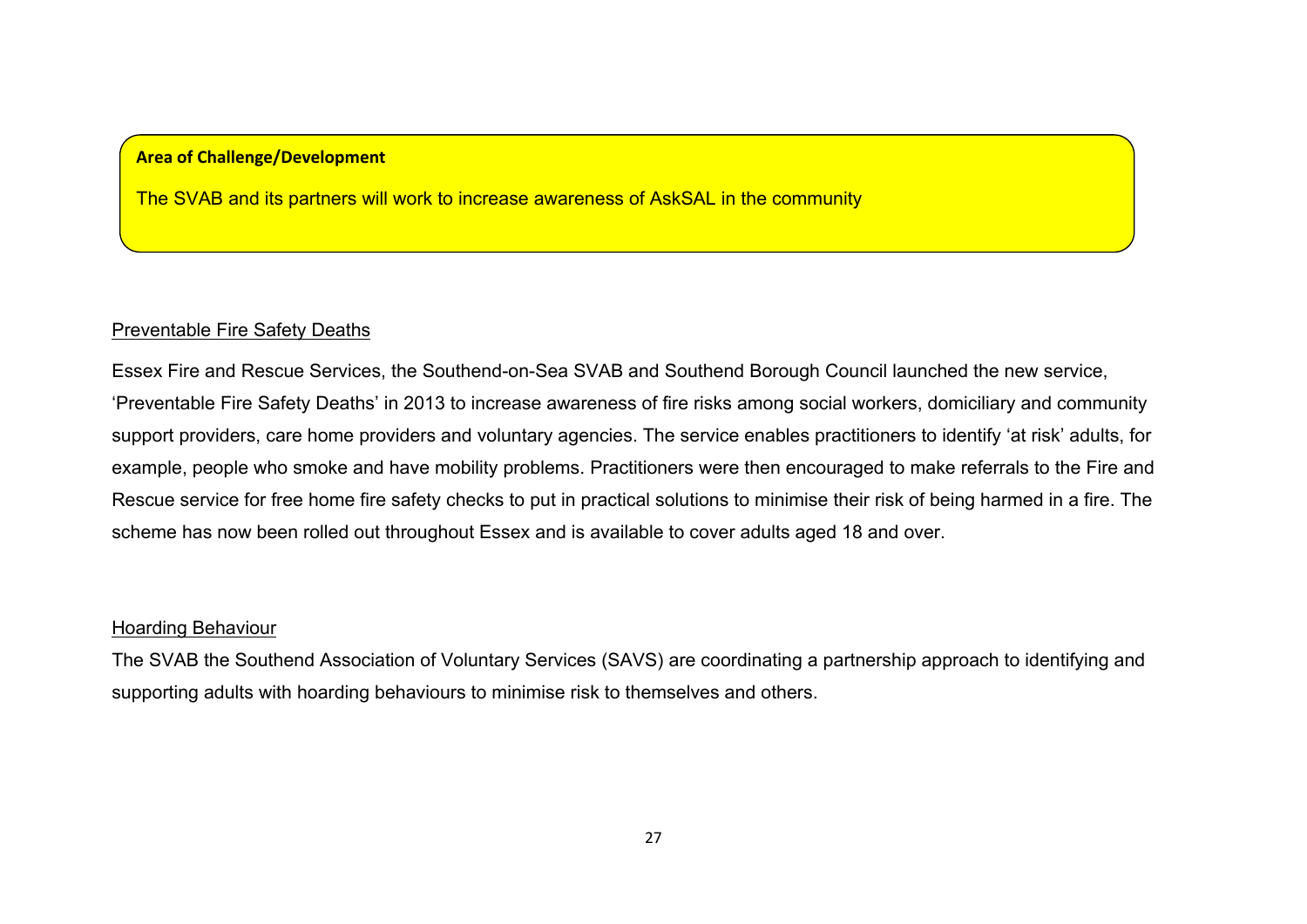## **SVAB & LSCB E Safety Sub Group**

This joint SVAB and LSCB sub group will be focusing on raising awareness with professionals and vulnerable adults to support them to stay safe online. The group will be undertaking awareness raising campaigns regarding online fraud and 'phishing', safer use of social media, as well as telephone, postal and doorstep pressure selling.

## **Feedback from Vulnerable Adults and their Families/Carers**

Southend Borough Council Safeguarding Adults Team undertakes a questionnaire with clients regarding their experience of the safeguarding process. Analysis from these will be reported to the Quality, Monitoring and Audit Sub Group. The SVAB is developing its processes for obtaining feedback about safeguarding services to inform service development going forward, in line with the Making Safeguarding Personal agenda

## **Areas of Challenge/Development**

As part of the Making Safeguarding Personal initiative the SVAB and its partners will be developing its processes for obtaining feedback about safeguarding services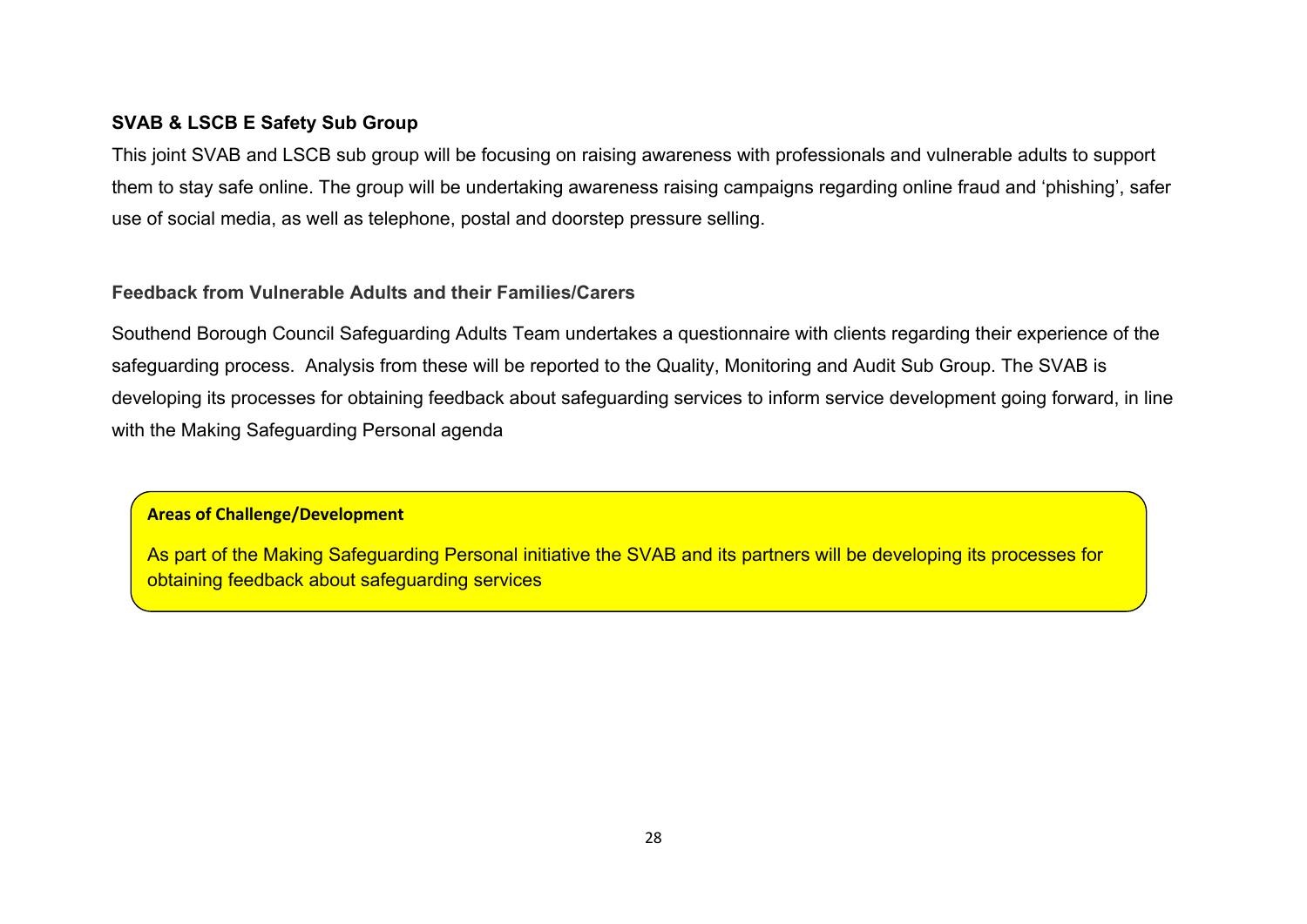# **SECTION 5 - PARTNER AGENCY SAFEGUARING STATEMENTS**

From 2015 all partner agencies will submit a self assessment against the SET Safeguarding Adults Standards to provide an assurance regarding their safeguarding adults compliance. For 2013-14 partner agencies were asked to submit a summary of their achievements in ensuring a quality safeguarding response for vulnerable adults during 2013/14. Essex Police and Essex County Fire and Rescue Service have not provided summaries. Southend Borough Council provides a comprehensive annual report o the effectiveness of its safeguarding adults services, and was therefore not required to submit a summary

## **Southend CCG**

## Commissioning & Procurement

The commissioning intensions agreed in the contract are that we expect the provider to work in partnership with statutory and other agencies to continuously develop and improve the provider's ability to safeguard adults and improve safeguarding outcomes and to follow the key principles of empowerment, prevention, proportionality, protection and accountability, paying particular regard to the following

- a) Compliance with the Southend, Essex & Thurrock Guidelines for Safeguarding Adults.
- b) Provide quarterly returns on the Safeguarding Adults Training the Provider have provided to staff.
- c) Have appropriate representation at the Safeguarding Adults Board.
- d) Allow spot reviews of their compliance of the Mental Health Capacity Act and Deprivation of Liberty Safeguards applications.
- e) Provide PREVENT returns on training and referrals made.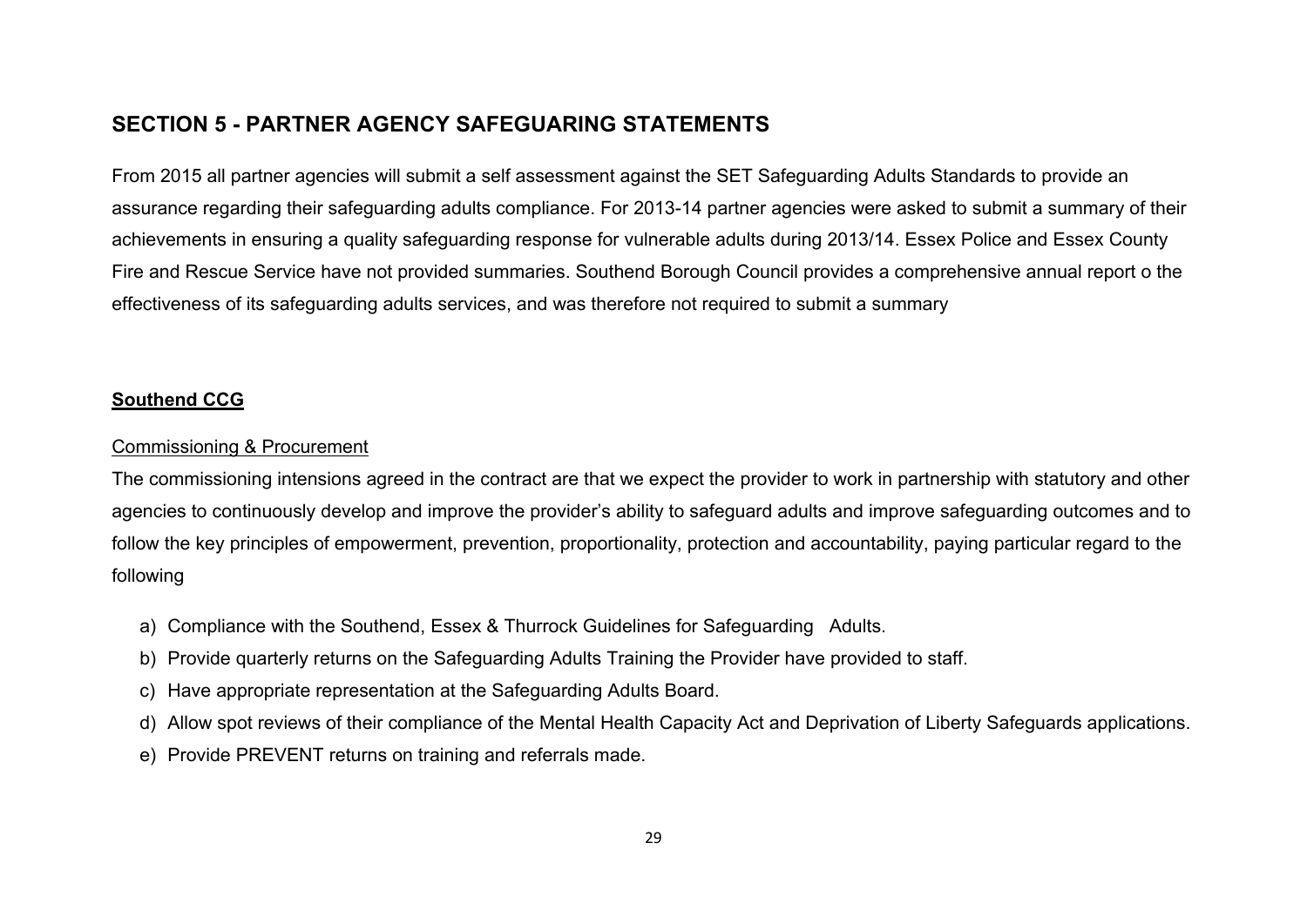There is increased involvement in the procurement process through reviewing submitted policies to ensure that they meet core standards. The main providers have key performance indicators for Safeguarding Adults based on local guidance.

## Quality Reporting

The CCG receives reports from the main provider organisations at the Clinical Quality Review Groups (CQRG). These include quarterly reports on Safeguarding Adults activity or by exception.

The information received at CQRG is reported back through the CCG Quality & Governance Committees and the Governing Body Meetings.

Safeguarding Adults issues are incorporated into the visits carried out by the Quality Team and Safeguarding Adults Lead to provider organisations. These are both on an announced and unannounced basis and may also be in conjunction with the Local Authority Quality Team or as part of a Safeguarding Adults investigation.

The findings, learning and actions from these visits are reported to the local authority, CQC and the CCG Chief Nurse as appropriate and learning is disseminated to relevant provider organisations.

## Mental Capacity Act & Deprivation of Liberty Safeguards

With regard to the Deprivation of Liberty Safeguards work is underway to develop an action plan around the Cheshire West judgement.

Training sessions are planned for GP practices and CCG staff in November. Three sessions are due to be held around Prevent awareness and a 4 hour session on the application of the Mental Capacity Act.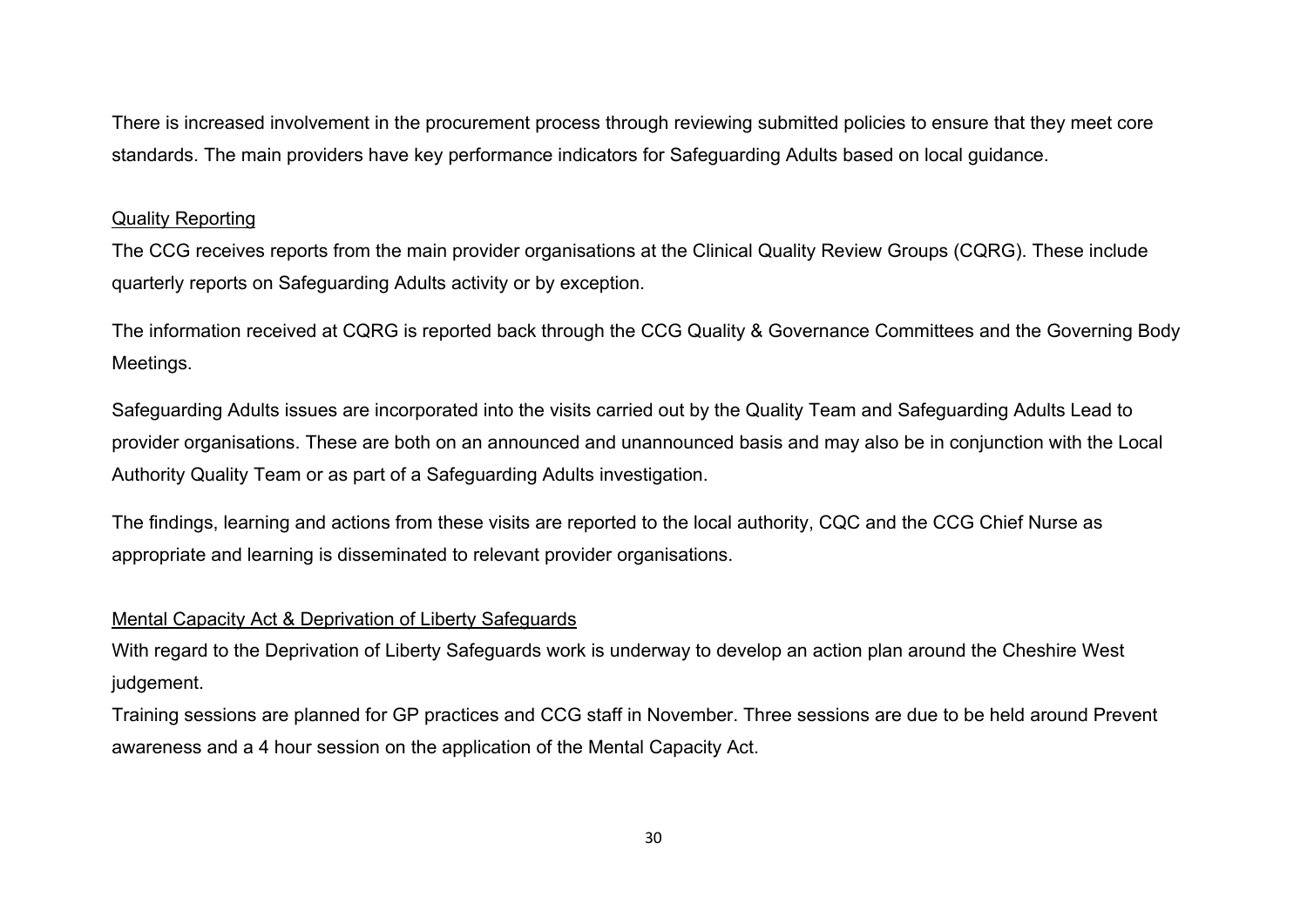## **South Essex Partnership Trust (SEPT)**

## **Highlight report of key issues arising during 2013/14 addressing the priorities**

#### Prevention / raising awareness

A series of preventative and awareness raising initiatives have been implemented this year within the Trust and audits have evidenced that staff awareness and response to Safeguarding issues has improved in the timeframe process and quality of investigations. Analysis of all SEPT safeguarding cases are analysed for any trends and reported to the Trust Safeguarding Group

#### Workforce development

Safeguarding policies were updated in September 2013. The Training strategy has been updated and all Trust staff have been mapped against the level of training required dependant on their role.

#### Quality Assurance

A weekly report to the Trust Executive Team gives assurance of Safeguarding activity and compliance to timescales. The Trust Safeguarding Group monitors the Safeguarding action plan for assurance.

## Involving people in development of safeguarding services

The Trust has developed a Safeguarding Questionnaire for those subject to investigation. Feedback is reported regularly and influences the process of engaging service users, their families and advocates. Two 'Lets Talk' Service User and public events have been held this year.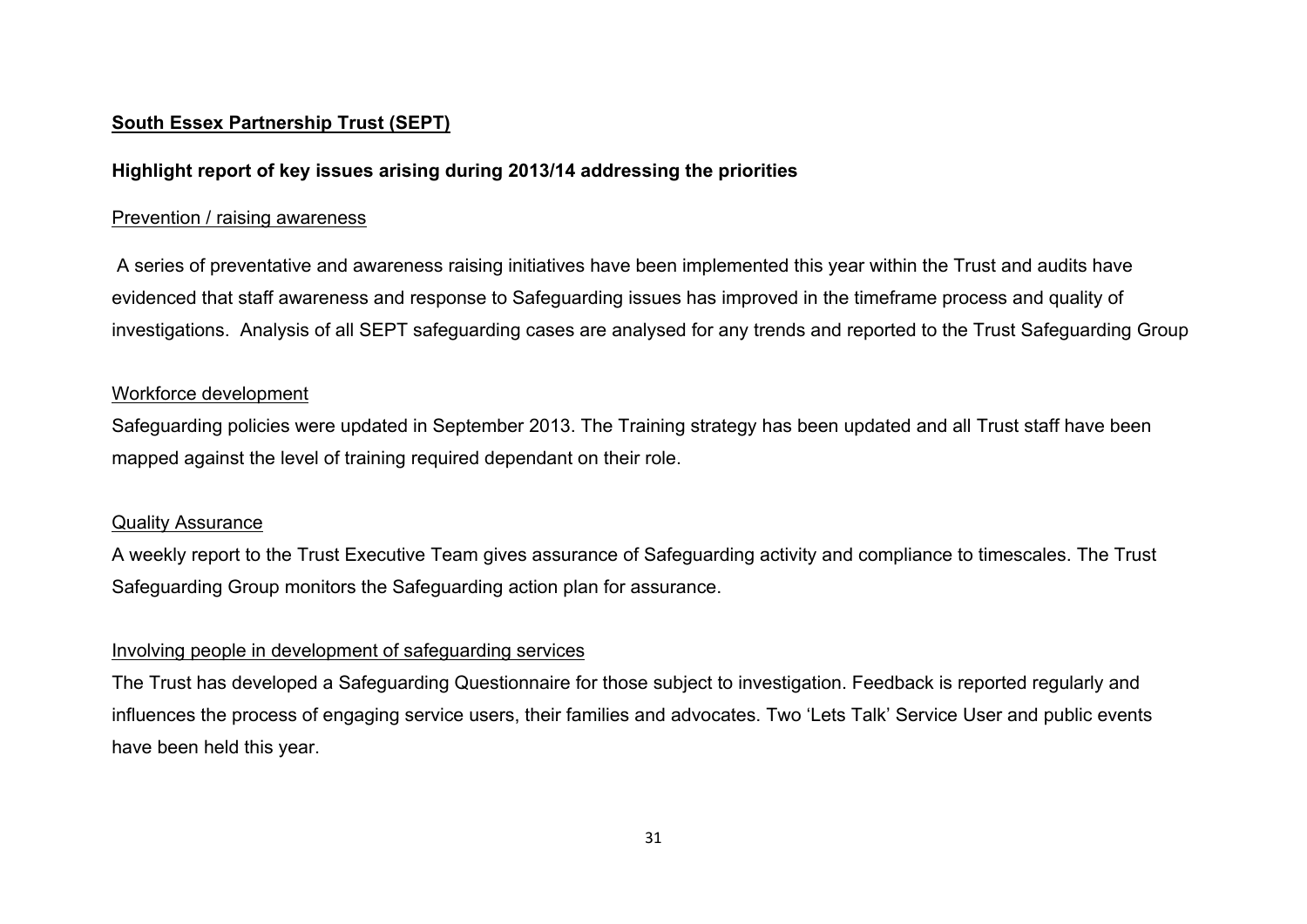#### Outcomes and improving people's experience

The outcomes of audits and Service User feedback demonstrates an improved service has been delivered and experienced by Service users.

## **Improvements made in adult safeguarding during 2013/14, addressing the priorities**

## Prevention / raising awareness

The numbers of referrals this year continues to rise and reflects the training programmes delivered which aim to raise awareness of safeguarding issues.

## Workforce development

All relevant staff in the mental health service have received a series of specific training programmes this year including Investigations and PREVENT

## Partnership working

The Trust continues to be active members of the Luton Safeguarding Board, Operational Group and other sub groups. The Safeguarding Practitioner has raised awareness of mental health services to Luton Social Care staff and has made strong links with LBC Safeguarding Team

#### Quality Assurance

The Trust has reported consistent improvements in the safeguarding process and outcomes of investigations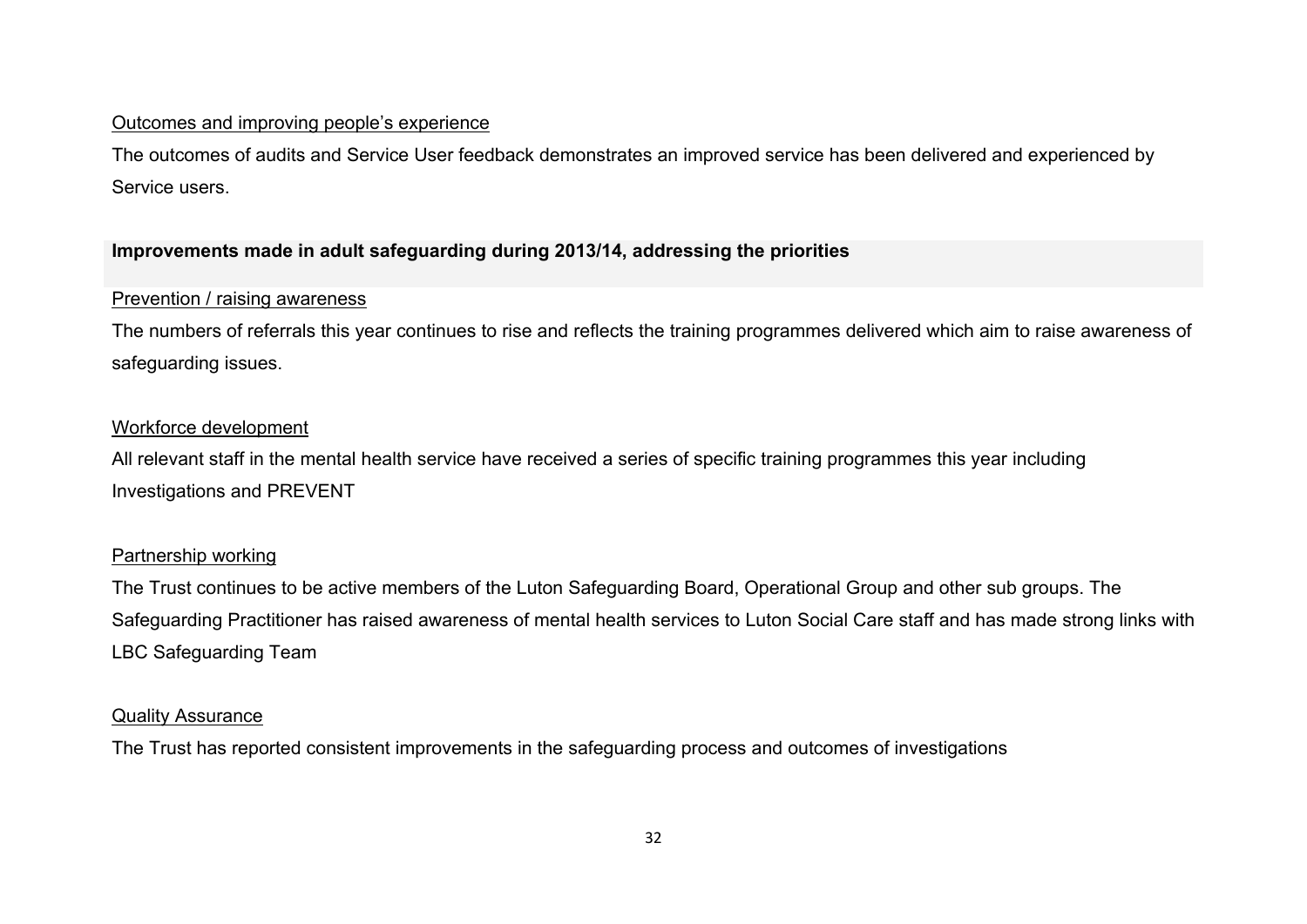#### Outcomes and improving people's experience

The process for investigating cases has continued to improve. 95% of Strategy discussions and Closures comply with the Local Authority procedures.

## **Southend Hospital**

Southend University Hospital has continued to work together with partner agencies to safeguard vulnerable adults that access our services. We deliver Safeguarding Adults training to all of our patient facing staff so that they are more able to identify and respond to all types of abuse. We consistently aim to empower all our patients to ensure that, where able, they are at the heart of and involved with decisions around their care.

The Hospital has a dedicated Safeguarding Adults team that oversee all safeguarding cases and guide and support staff when they have concerns relating to a patient's safety. This team has worked in partnership with other signed up members of the Safeguarding Board, regularly attending meetings and contributing to the development of safeguarding responses and services

The Trust hosts a quarterly Adult Safeguarding Committee that reviews cases, identifies themes, shares learning and develops action plans for practice improvement. Senior internal staff attend, as well as external agencies. The meeting provides a forum for discussion, challenge and support to agree actions. There are mechanisms in place for this group to provide assurance to the Trust Board of compliance and quality.

This past year has seen us strengthen our role in working with patients who are victims of Domestic Abuse where we host and chair a quarterly multi-agency Domestic Abuse committee. The aim of the committee is to develop the way the Trust works with patients who are victims of this type of abuse, providing key staff with the knowledge and understanding of how to safely identify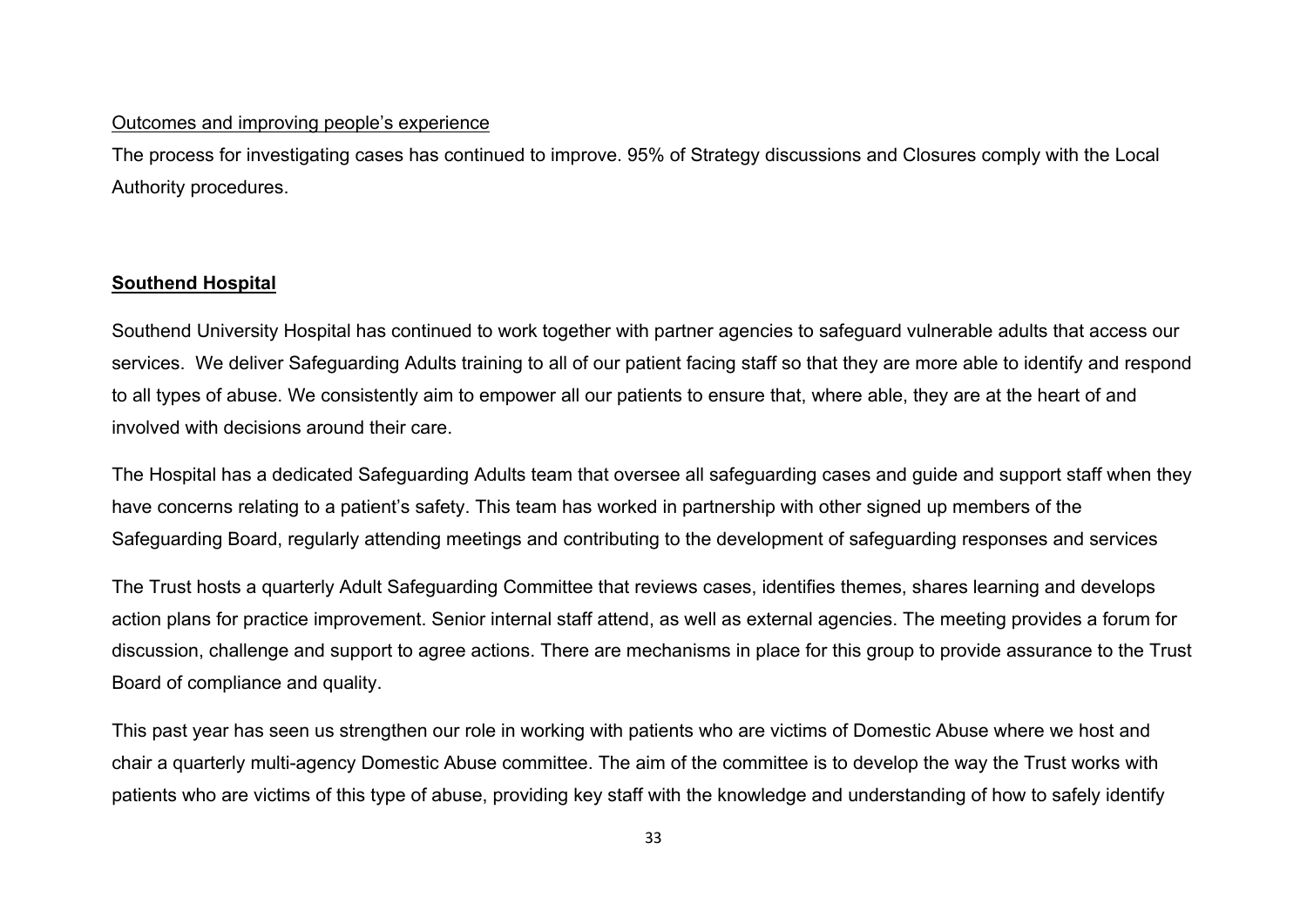and respond to this particularly sensitive problem. Both the Adult and Children's Safeguarding teams provide support for staff and victims.

Our Learning Disabilities (LD) Nurse is part of the Safeguarding Adults team. She has responsibility for leading on a number of initiatives to continually improve the care we offer to our patients with a Learning Disability who access our services or who are admitted to our wards. The emphasis is ensuring that all needs are understood and met through developing an appropriate care plan with reasonable adjustments. A staff resource portal has been set up on our internal website for staff to be able to access information, and this is updated each month. The first of a planned series of DVDs was launched which focused on a patient journey through Outpatients. The Trust holds monthly multi-agency meetings to further develop the services we provide for patients with a Learning Disability, this includes service user attendance. One of the benefits of the LD Nurse being part of the Safeguarding team is that it enables sharing of good practice and a collaborative and multi-professional approach to meeting the needs and improving the care of vulnerable people and patients with enhanced needs.

The Trust is committed to continually work towards safeguarding the local population through partnership working, full participation and by keeping up to date with national and local initiatives.

## **East of England Ambulance Service**

The East of England Ambulance Service NHS Trust works across the Eastern Region working with multiple partner agencies in ensuring both children and adults are safeguarding. We have a good working relationship with Southend Local Authority, Southend Safeguarding Adult Board and NHS partners. We continue to ensure all staff are trained in safeguarding and the need to support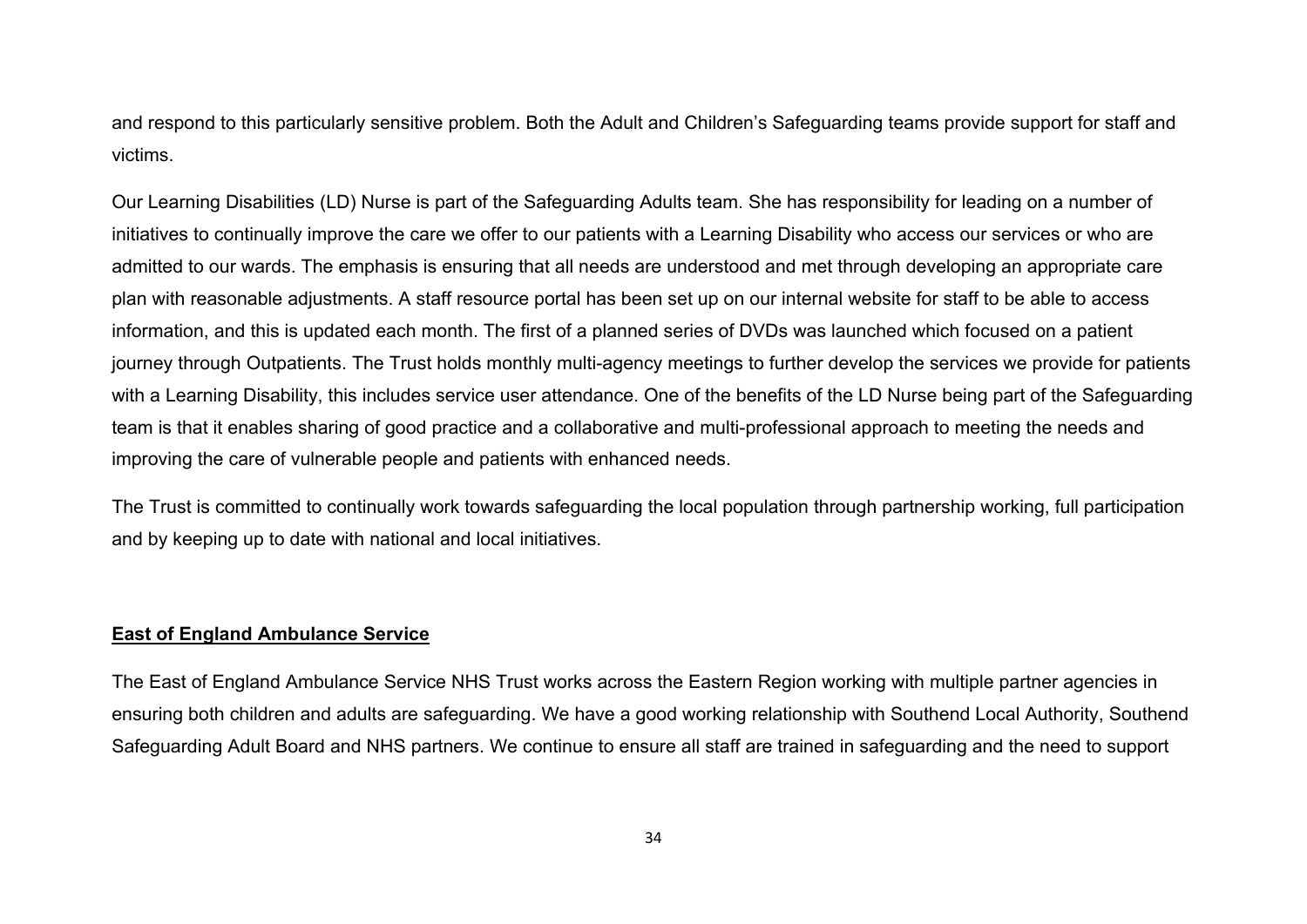the local community where concerns are found. We have a local senior manager within the Southend area, who supports local staff and local thinking around safeguarding and service development for the local community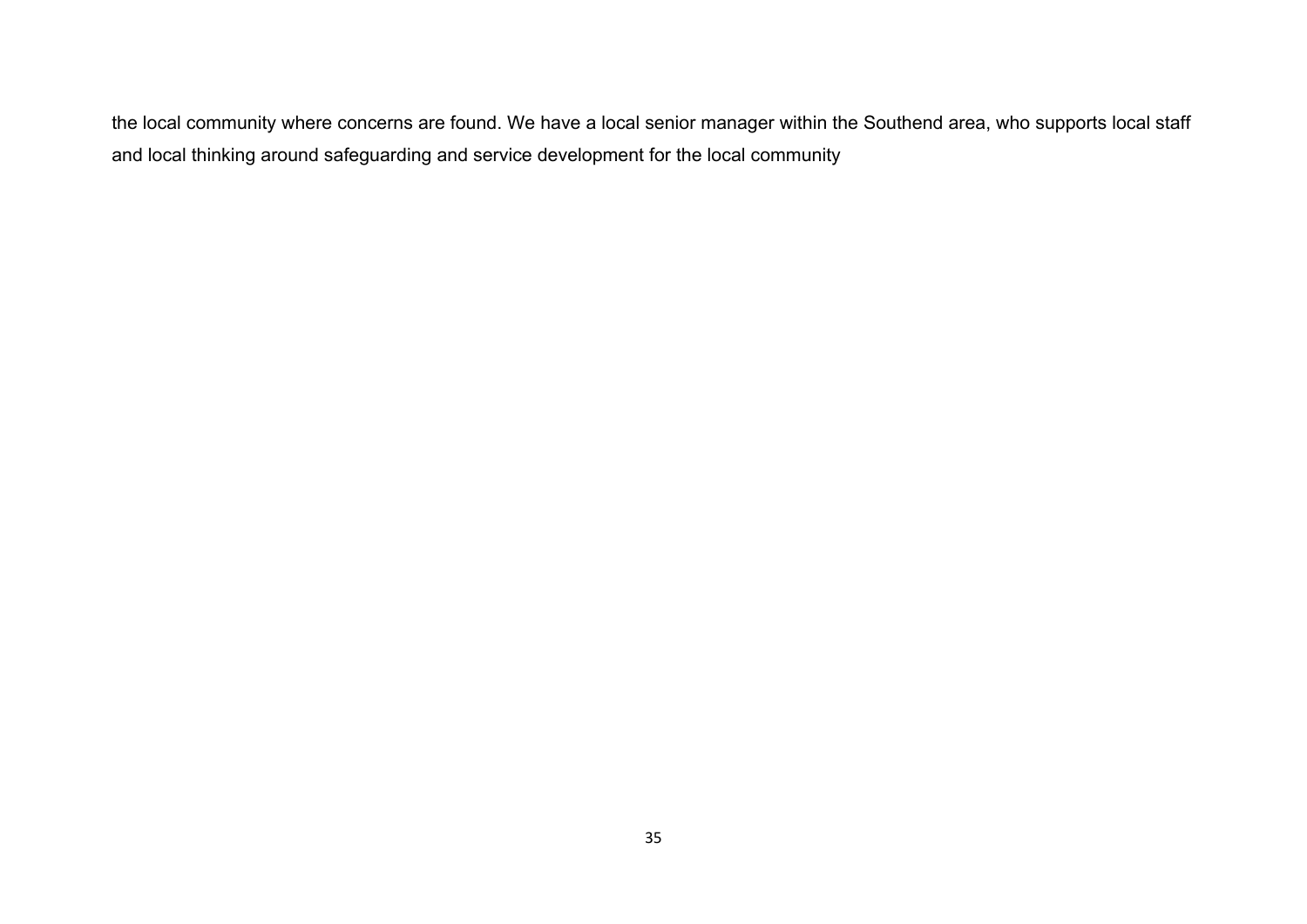# **SECTION 6 - FINANCIAL REPORT 2013-14**

## **Budget for 2013/14 was £36,000**

Agency contributions were as follows:

| <b>Agency</b>            | 2013-14 Contribution            |
|--------------------------|---------------------------------|
| Southend Borough Council | £16,000 + remuneration of chair |
| Southend CCG             | £10,000                         |
| <b>Essex Police</b>      | £10,000                         |
| <b>Total</b>             | £36,000                         |

Total Employee Costs for 2013/14 was £23,831

Includes Board Chair, 0.5fte Business Manager (July 13-March 14) and 0.25fte Administrator (Jan – March 2014)

Underspend for 2013/14 of £12,150 carried forward to 2014/15

Underspend is mostly accounted for by delay in recruitment of 0.25fte administrator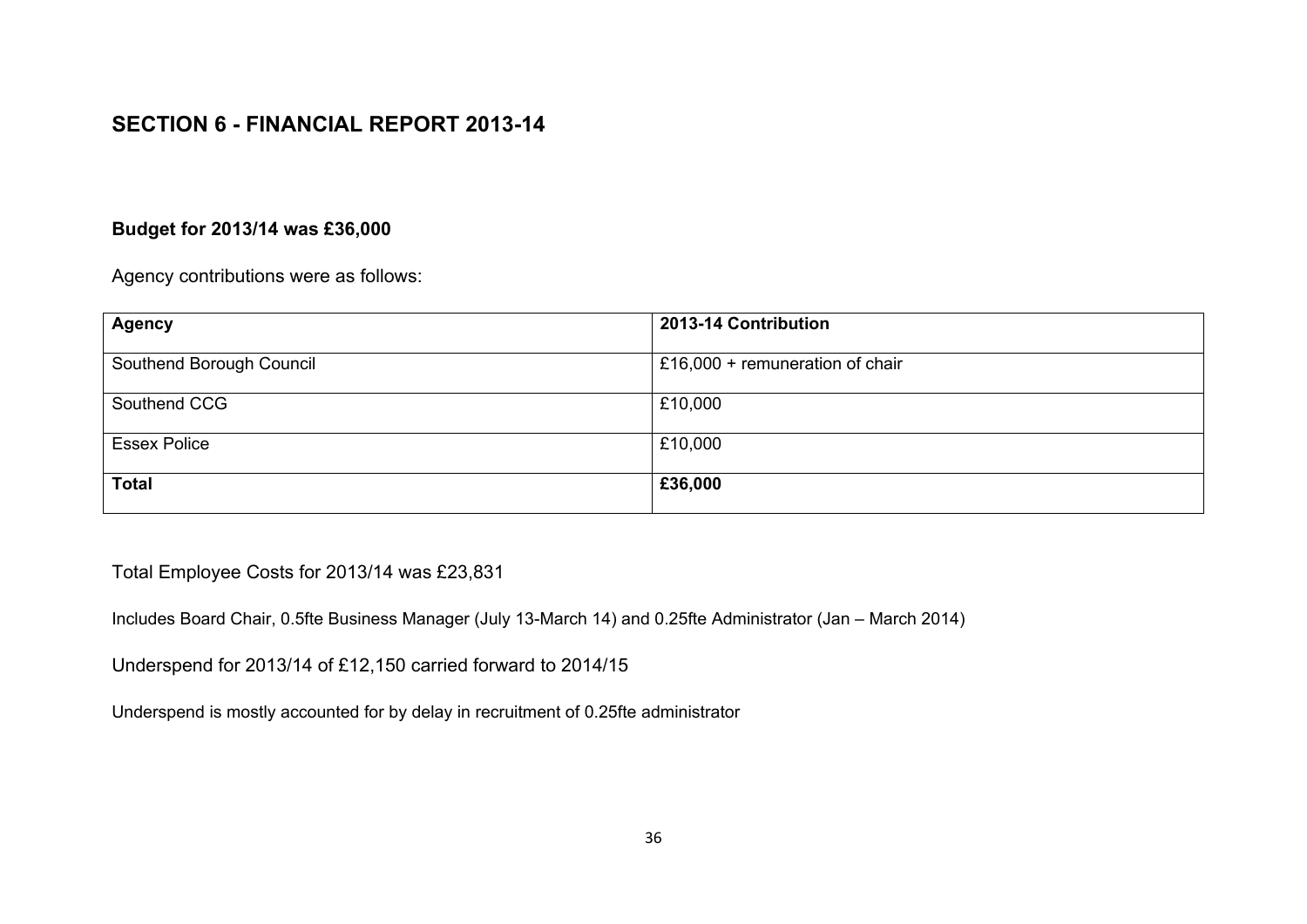# **SECTION 7 - ATTENDANCE REPORT**

| <b>Representative</b>                                         | 17th December 2013               | 18th March 2014                     | 19th June 2014                       | 9 <sup>th</sup> September<br>2014 |
|---------------------------------------------------------------|----------------------------------|-------------------------------------|--------------------------------------|-----------------------------------|
| Christine Doorly -Independent Chair                           | V                                | V                                   | V                                    | V                                 |
| Simon Leftley - Vice Chair - Corporate Director for<br>People | V                                | Apologies                           | $\sqrt{ }$                           | V                                 |
| Gaynor Abbott-Simpson/ Elaine Taylor - SEPT                   | Apologies                        | Apologies                           | $\sqrt{ }$                           | V                                 |
|                                                               | E Taylor attended                | T Adiukwu<br>attended               |                                      |                                   |
| Ron Alexander - DIAL Southend                                 | $\sqrt{ }$                       | $\mathcal{N}$                       | Apologies<br>C Alexander<br>attended | $\sqrt{}$                         |
| Traci Dixon - SEH                                             | Apologies                        | Apologies                           |                                      | V                                 |
| Ch. Insp. Simon Anslow - Essex Police                         | N/A                              | N/A                                 | $\blacksquare$                       | Apologies                         |
| Robert Ashford - East of England Ambulance Trust              |                                  | $\blacksquare$                      | $\blacksquare$                       |                                   |
| David Baxter - SBC                                            | Apologies<br>Sue Porter attended | Apologies<br>Sue Porter<br>attended | Apologies                            | V                                 |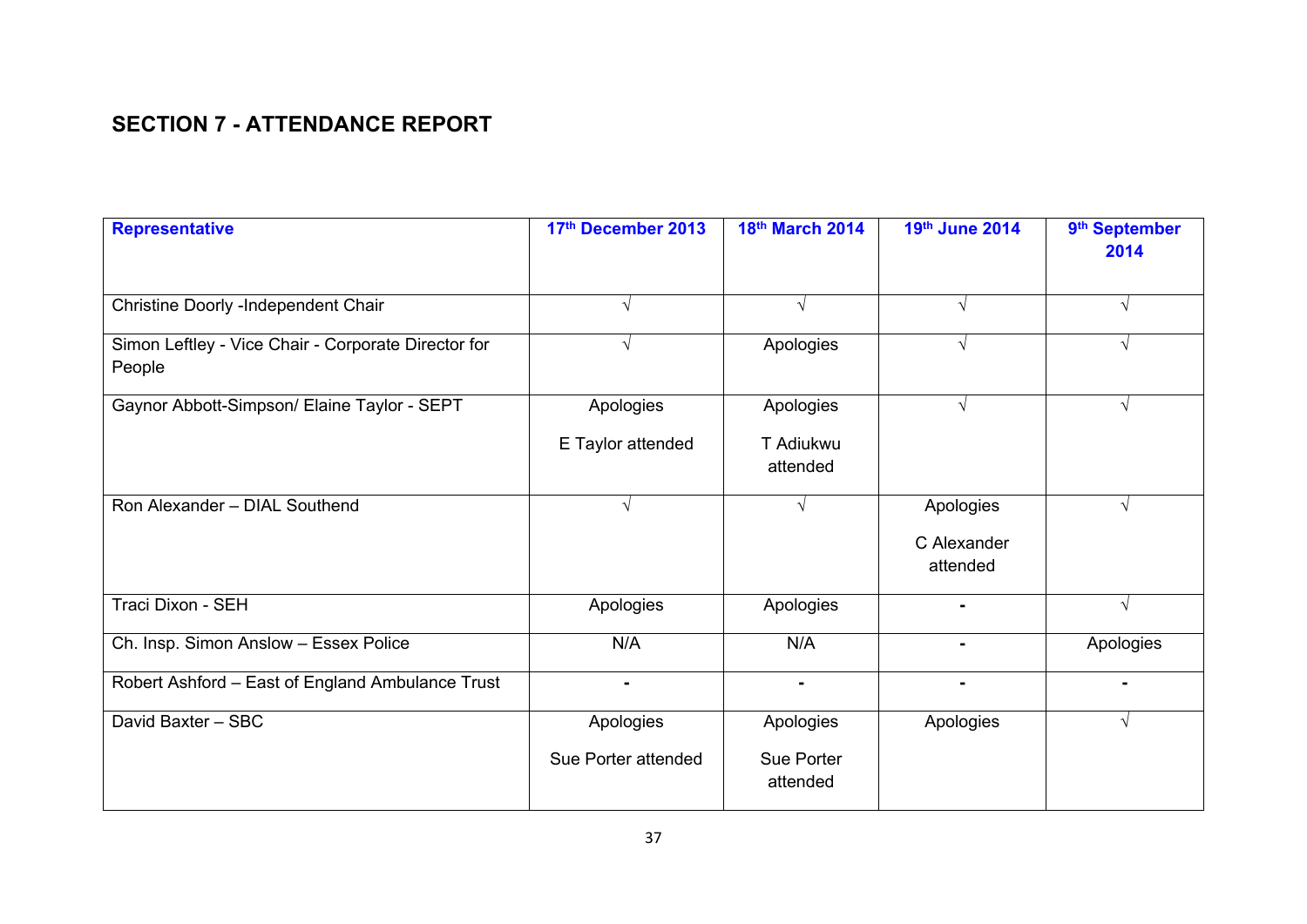| <b>Representative</b>                                      | 17th December 2013                           | 18th March 2014 | 19th June 2014 | 9 <sup>th</sup> September<br>2014 |
|------------------------------------------------------------|----------------------------------------------|-----------------|----------------|-----------------------------------|
| DI Nick Burston/Lucy Morris/Tom Simons - Essex<br>Police   | √                                            |                 |                |                                   |
| Carol Cranfield - SBC                                      | $\sqrt{ }$                                   | Apologies       | $\sqrt{ }$     | Apologies                         |
| Ann Davenport - SEEAOP                                     | V                                            | Apologies       |                |                                   |
| Linda Dowse - Southend CCG                                 | Apologies                                    | Apologies       | $\sqrt{ }$     | Apologies                         |
|                                                            | Andrea Metcalfe<br>attended                  |                 |                | L Smart attended                  |
| Daniel Gatehouse - Essex Fire & Rescue Service             | $\sqrt{ }$                                   | $\sqrt{}$       | N/A            | $\sqrt{ }$                        |
| Ross Gerrie - SBC                                          | Apologies<br><b>Yvonne Adams</b><br>attended |                 | $\sqrt{ }$     |                                   |
| Laurel Juniper - Essex Community Rehabilitation<br>Company | Apologies                                    | Apologies       | $\sqrt{ }$     | $\sqrt{ }$                        |
| Katharine Marks - SBC                                      | $\sqrt{ }$                                   | $\sqrt{ }$      | $\sqrt{ }$     | Apologies                         |
| Cllr Lesley Salter / Cllr David Norman/                    |                                              | Apologies       | V              |                                   |
| Jennifer Pattinson/Lo-Anne Spink - CQC                     |                                              |                 |                |                                   |
| Sarah Range - SBC                                          | $\sqrt{ }$                                   | $\sqrt{}$       | √              | √                                 |